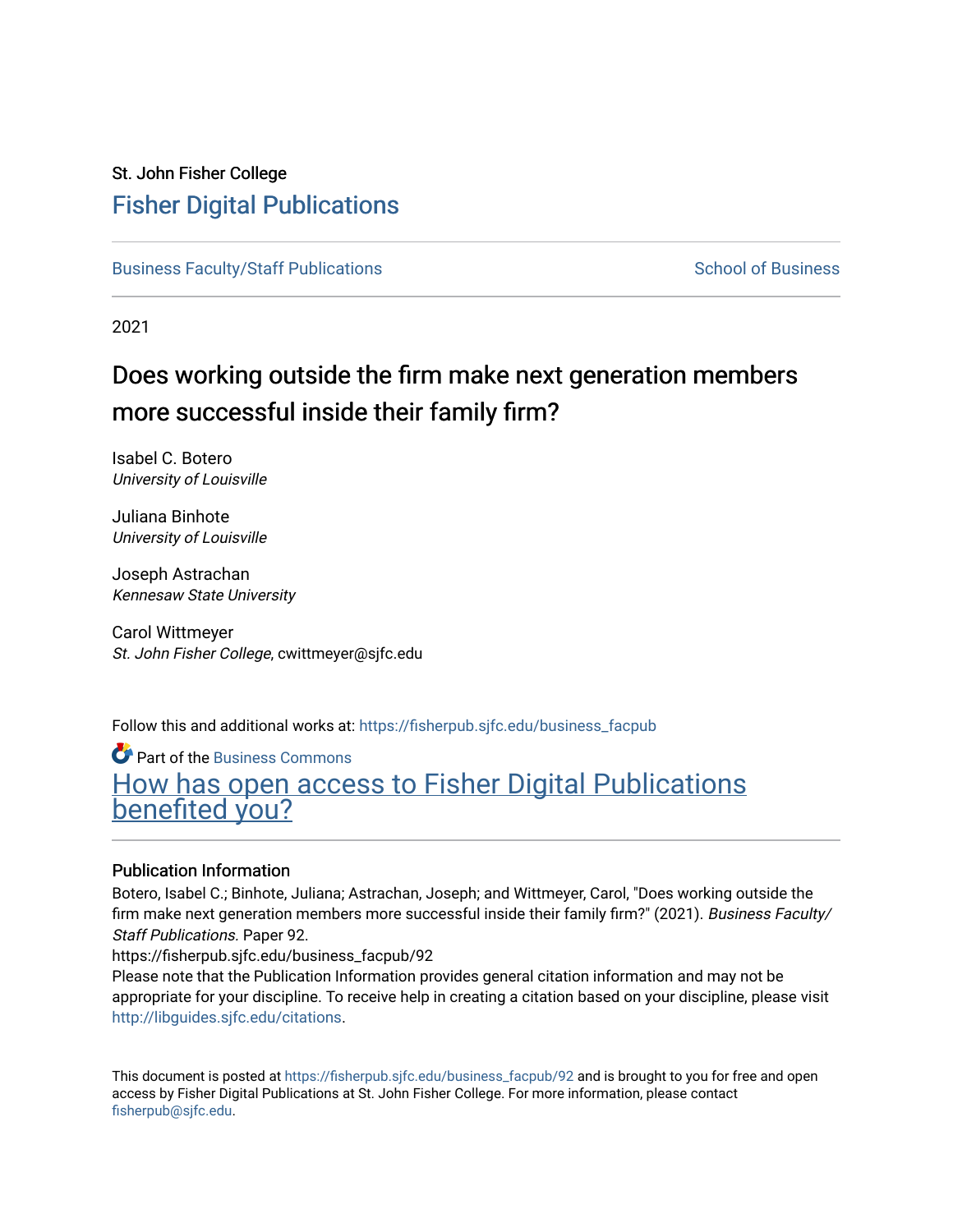# Does working outside the firm make next generation members more successful inside their family firm?

### Abstract

Family business owners often receive the advice that for a next generation to succeed they need to work outside the firm. This suggestion is often based on personal beliefs from those offering the advice given that there is no empirical work that can help support this claim. To explore whether working outside the family firm makes for more successful future family business leaders, we conducted in-depth interviews with members of 11 successful family businesses. Our focus was on understanding what type of experiences (i.e., outside the firm and/or inside the firm) next generation members were exposed to and how this experience helped them learn so they could succeed in managing the family firm. Our findings indicate that working outside the family business can be useful in developing personal and general capabilities. However, it can also create challenges as next generations join the business. At the same time, working inside the business can provide important insights into the family, the business, help acquire tacit knowledge about the business, and develope credibility within the family firm. We discuss implications of our observations and ideas for future research.

### Keywords

Next Generation Development, Work experience, Family Business Continuity

### **Disciplines**

Business

### **Comments**

Presented at IFERA 2021 Annual Conference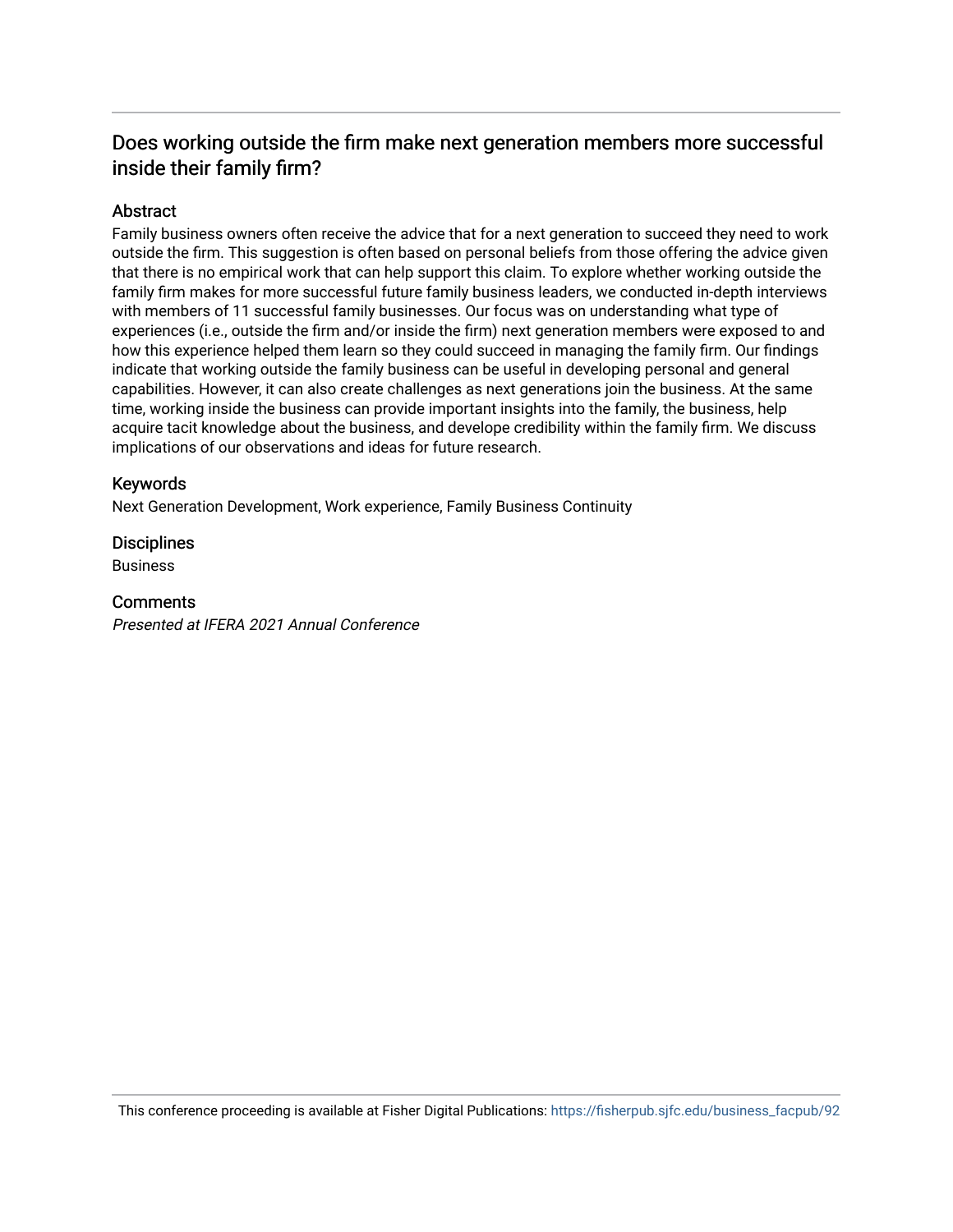### **Does working outside the firm make next generation members more**

### **successful inside their family firm?**

# **Isabel C. Botero, Ph.D.**

Faculty Member University of Louisville USA

#### **Juliana Binhote**

Doctoral Student Department of Management and Entrepreneurship University of Louisville **USA** 

#### **Joseph Astrachan, Ph.D.**

Professor Emeritus Kennesaw State University USA

### **Carol Wittmeyer, Ph.D.**

Interim Dean School of Business St. John Fisher College USA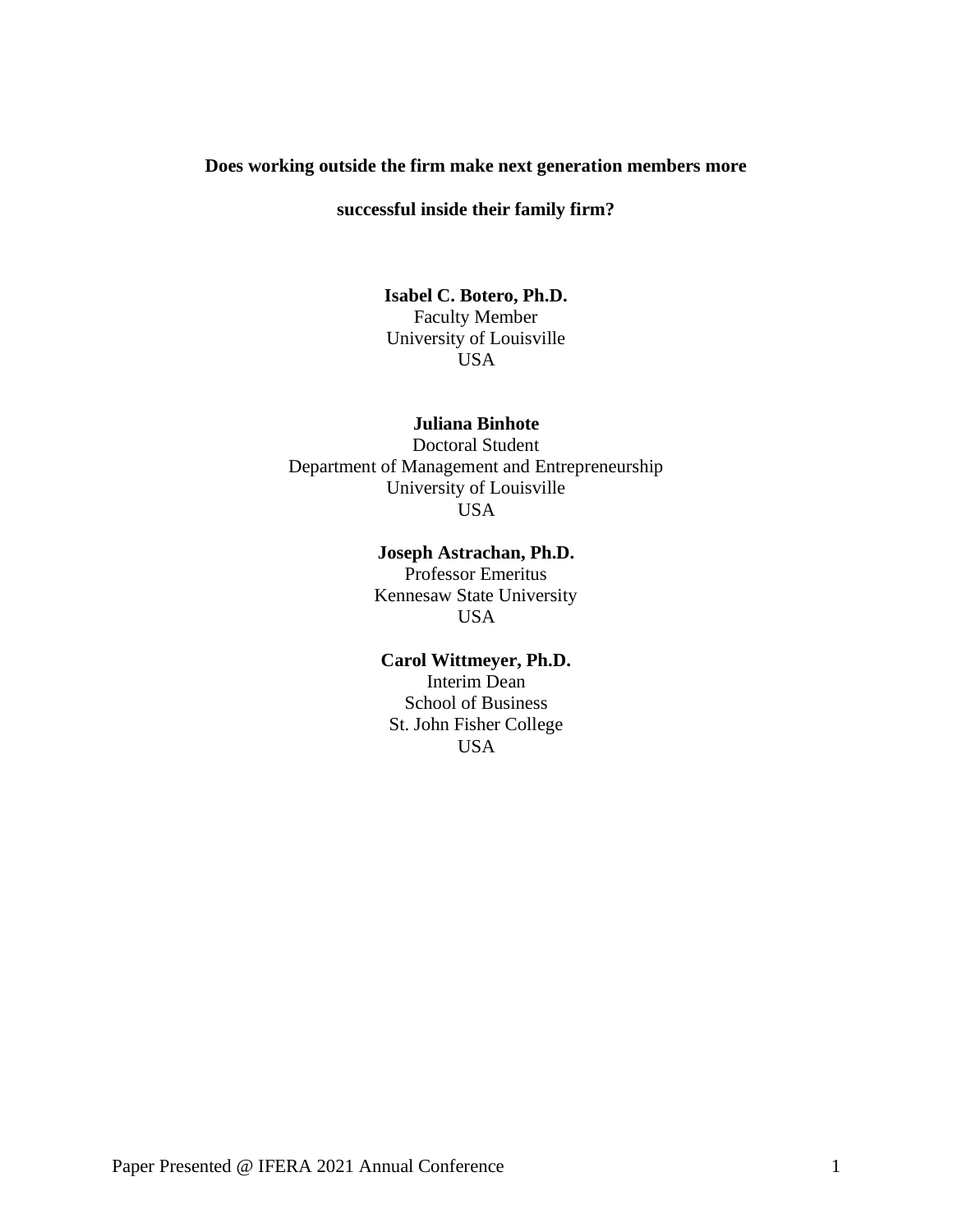#### **Abstract**

Family business owners often receive the advice that for a next generation to succeed they need to work outside the firm. This suggestion is often based on personal beliefs from those offering the advice given that there is no empirical work that can help support this claim. To explore whether working outside the family firm makes for more successful future family business leaders, we conducted in-depth interviews with members of 11 successful family businesses. Our focus was on understanding what type of experiences (i.e., outside the firm and/or inside the firm) next generation members were exposed to and how this experience helped them learn so they could succeed in managing the family firm. Our findings indicate that working outside the family business can be useful in developing personal and general capabilities. However, it can also create challenges as next generations join the business. At the same time, working inside the business can provide important insights into the family, the business, help acquire tacit knowledge about the business, and develope credibility within the family firm. We discuss implications of our observations and ideas for future research.

*Keywords: Next Generation Development, Work experiences, Family Business Continuity*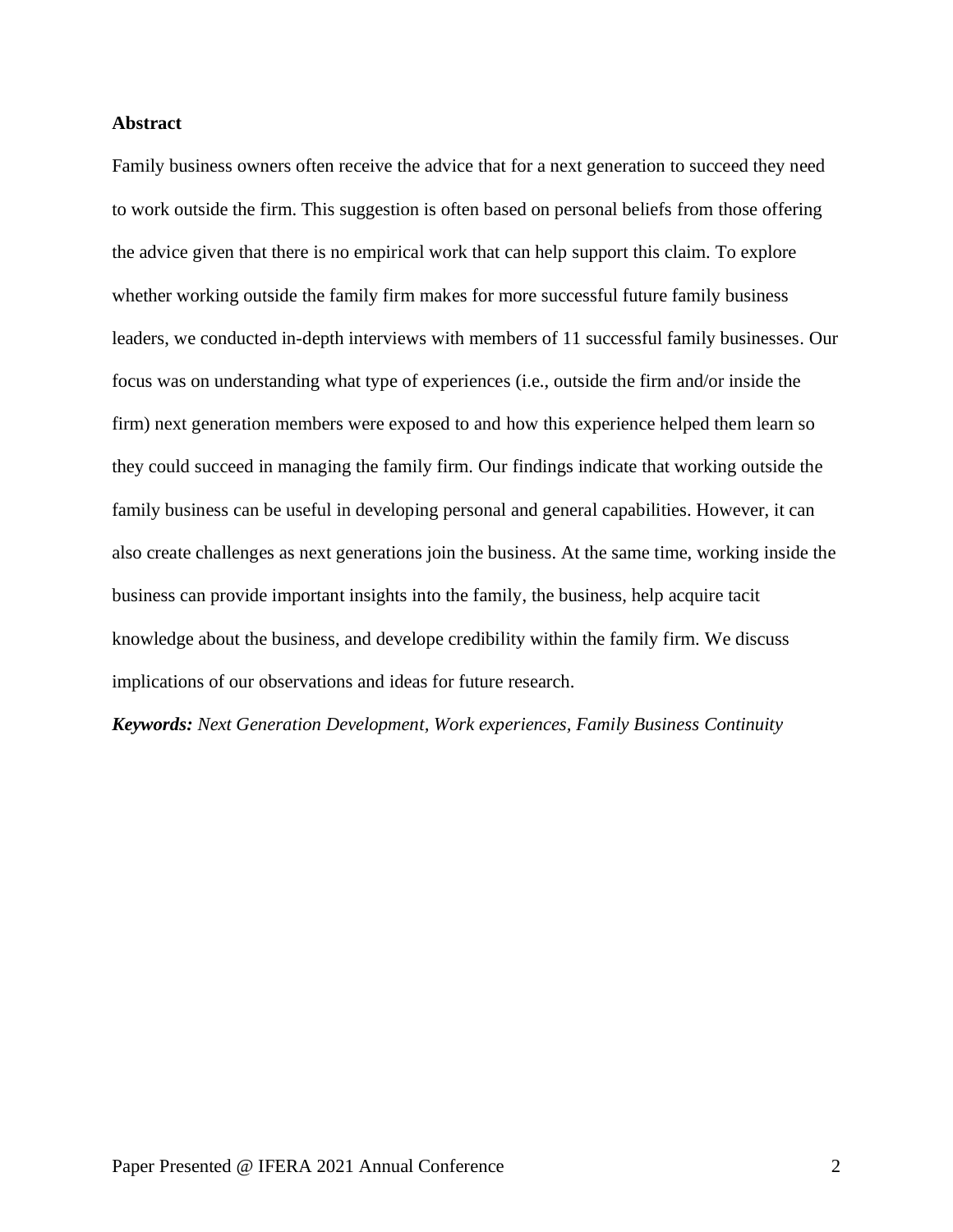#### **Introduction**

Continuity (i.e., the capability to sustain the family and business across generations; Habbershon et al., 2008) is one of the goals that family businesses pursue. Although there are many factors that can play a role in the continuity of a family business (e.g., succession, firm performance, family interactions), the willingness and the ability of the next generation members of a family firm can be critical in helping the business family remain active in the management of their business. This relevance of next generation members has resulted in practitioner and academic work that has tried to understand two general issues: (1) what do next generation members need to be proficient at so they can be successful when they become the leaders of the family firm? (Cabrera-Suarez, 2005; Cadieux, 2007; Chrisman et al., 1998; Lansberg & Astrachan, 1994) And (2) how do they gain this knowledge? (Carter & Justis, 2009; Le-Bretton Miller & Miller, 2015; Konopaski et al., 2015; Sardeshmukh & Corbett, 2011).

The exploration of these two questions has provided some answers, however it has also resulted in many beliefs that are shared with family business owners and taken as "truth" even though there is no empirical evidence for them in practice. For example, a common question that family business owners ask is how to prepare the next generation of the family to be successful at working in the family firm. One of the most common answers to this question is the statement "to be successful in a family firm, family members *have to* work outside of the firm". Those that answer this way believe that the primary way for next generation members to develop the skills and knowledge (i.e., professionals and individuals) that are required for their success inside the firm is to work outside the family business. Only under these circumstances are they able to learn about the job, they can receive objective feedback, and really learn what it means to "work".

Scholars who explore the preparation of next generation members argue that there are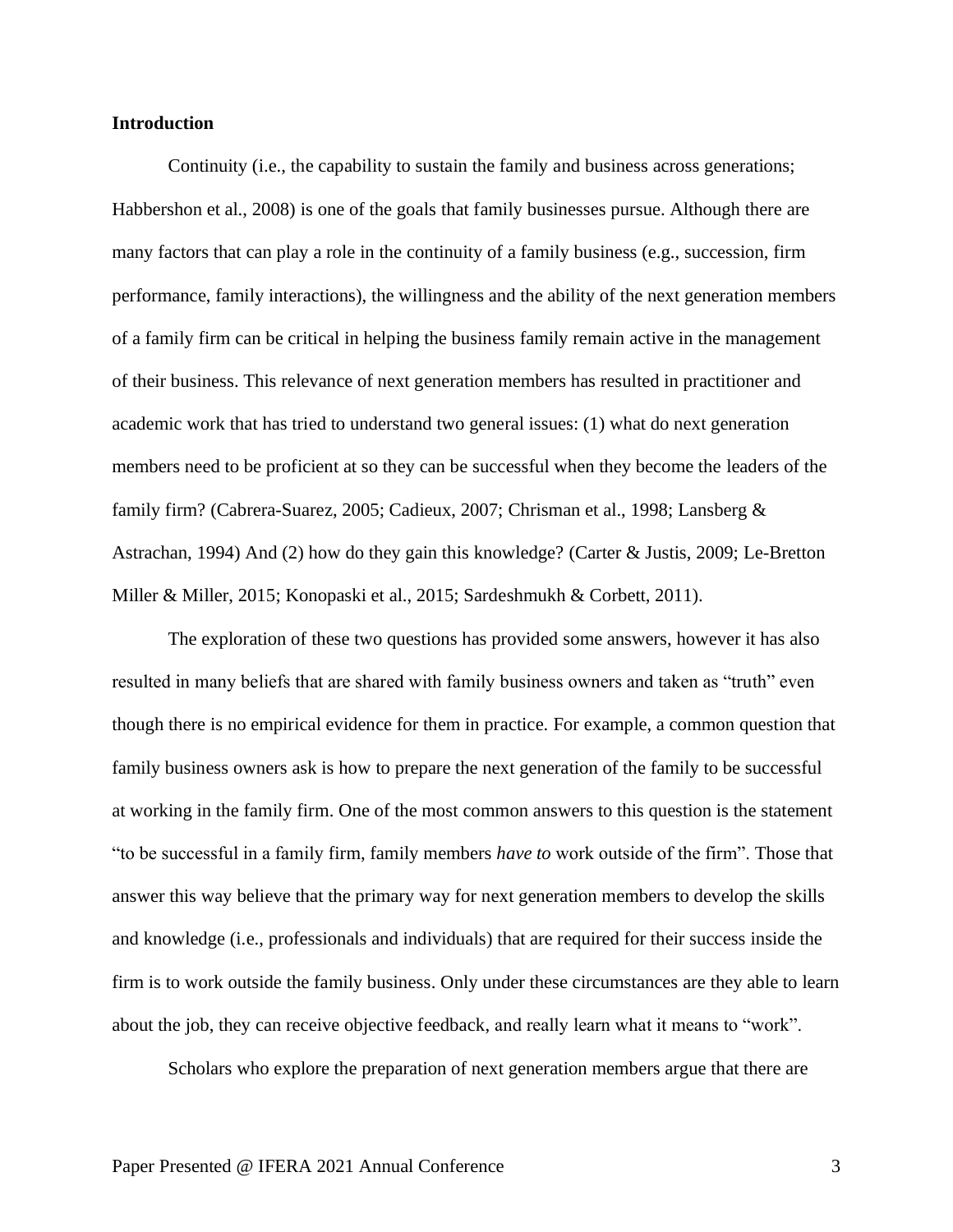different ways for next generation members learn (Carter & Justis, 2009; Lansberg & Astrachan, 1994; Le Breton Miller and Miller, 2015; Konopasky et al., 2015). For example, Lansberg and Astrachan (1994) argue that successors can learn from their formal education, work experience outside the business, and/or extensive coaching and mentoring while they are working within the business. Similarly, Le Breton Miller and Miller, (2015) argue that family members can learn from their family interactions, from their schooling, form their work experiences, and from the relationships that they build with others. Thus, it is unclear as to why the belief that it is only through working outside of the firm that next generation members learn what it takes to become successful leaders within the family firm.

In an attempt to address this gap, the current paper reviews the family business literature on next generation preparation to better understand the competencies that are necessary to become a successful next generation family business leader, and how to learn these competencies. We then use this knowledge to analyze the information that we collected using indepth interviews with family and non-family members in 11 different family firms who have family leaders that have worked inside and outside the family firm. We focus our analysis on trying to understand: *What impact does working outside of the family firm have on the success of next generation family business leaders?*

This project has at least three contributions to the family business literature. First, our study helps advance the field by helping better understand what next generation success entails. In our definition we articulate the role that next generation leaders have towards the business and the family. In this sense, we expand previous work on next generation success that has defined this concept by focusing on the role the next generation member has in the business system without considering the family system. Second, our paper also helps identify the competencies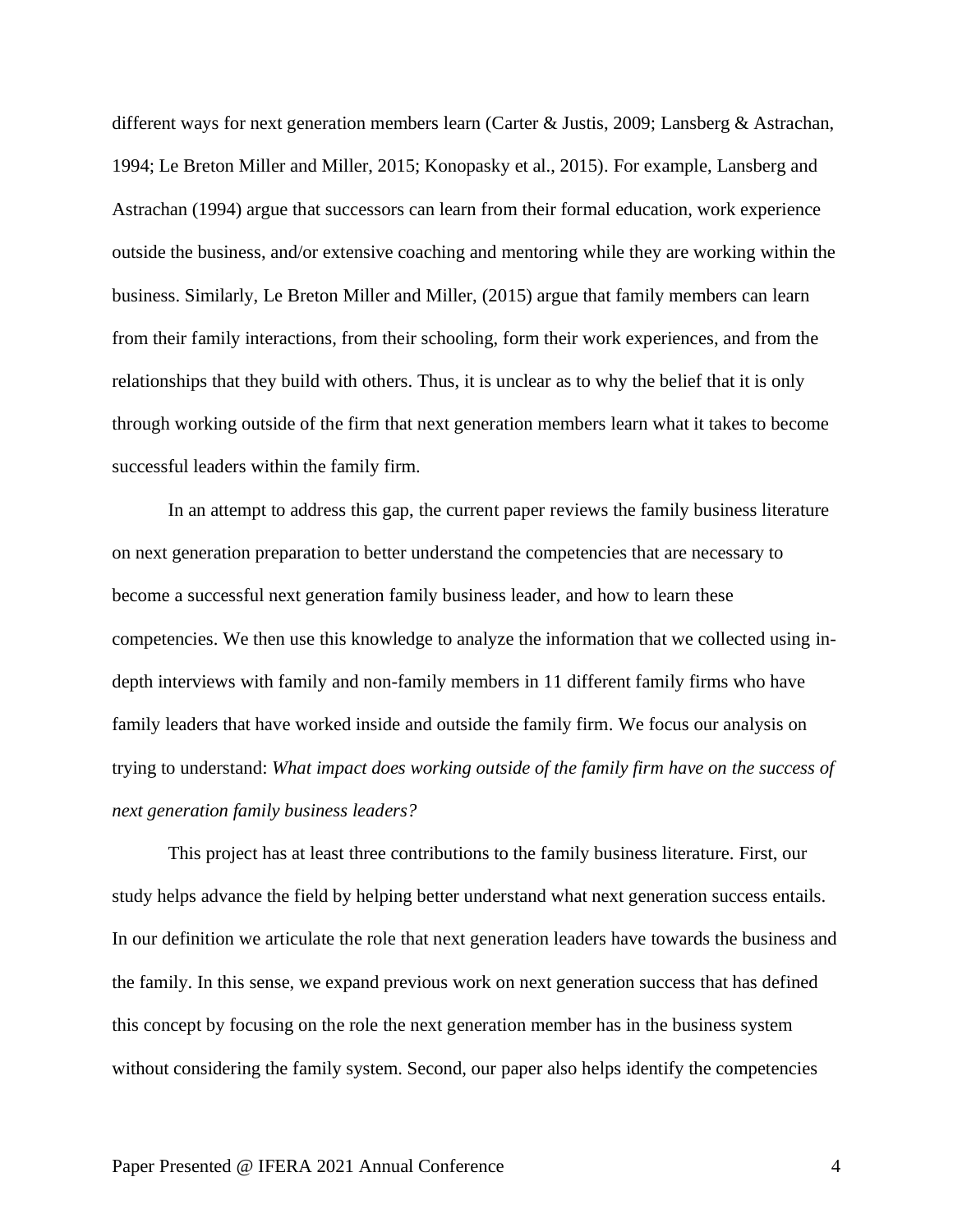that are necessary for next generation members to succeed within the family firm. This is important because it synthesizes previous work on the requirements of next generation members and can be important in developing education programs in the future. Third, our study continues to outline the different ways in which next generation members can become proficient in the areas that will help them succeed within the family business. In particular, we focus on what next generation members can gain from working inside and outside the firm, and how family businesses can create environments inside of the family firm that will enhance the possibility of next generation members to succeed with the firm.

In the following section we outline our meaning of next generation success. We then summarize the literature exploring the different factors that are necessary for next generation success and how next generation members can gain proficiency in these areas. We then focus on the importance of work experience and explain what has been said regarding internal and external work experience of next generation members in family firms. Based on this summary we describe our study and methodology. We finalize the paper by providing our observations based on the interviews that we conducted and discuss the implications of these observations.

#### **The Success of the Next Generation in Family Firms**

The involvement of next generation members in a family business is a key contributor to their continuity and success (Garcia et al., 2019). However, for the family business to be successful the next generation that is involved needs to be willing and able to contribute to the success of the firm (De Massis et al., 2014). Given the low levels of reported interest from next generation family members to enter the family business (See Sieger et al., 2016), it is becoming increasingly important to better understand what is needed to successfully prepare family members who express interest in joining the family firm.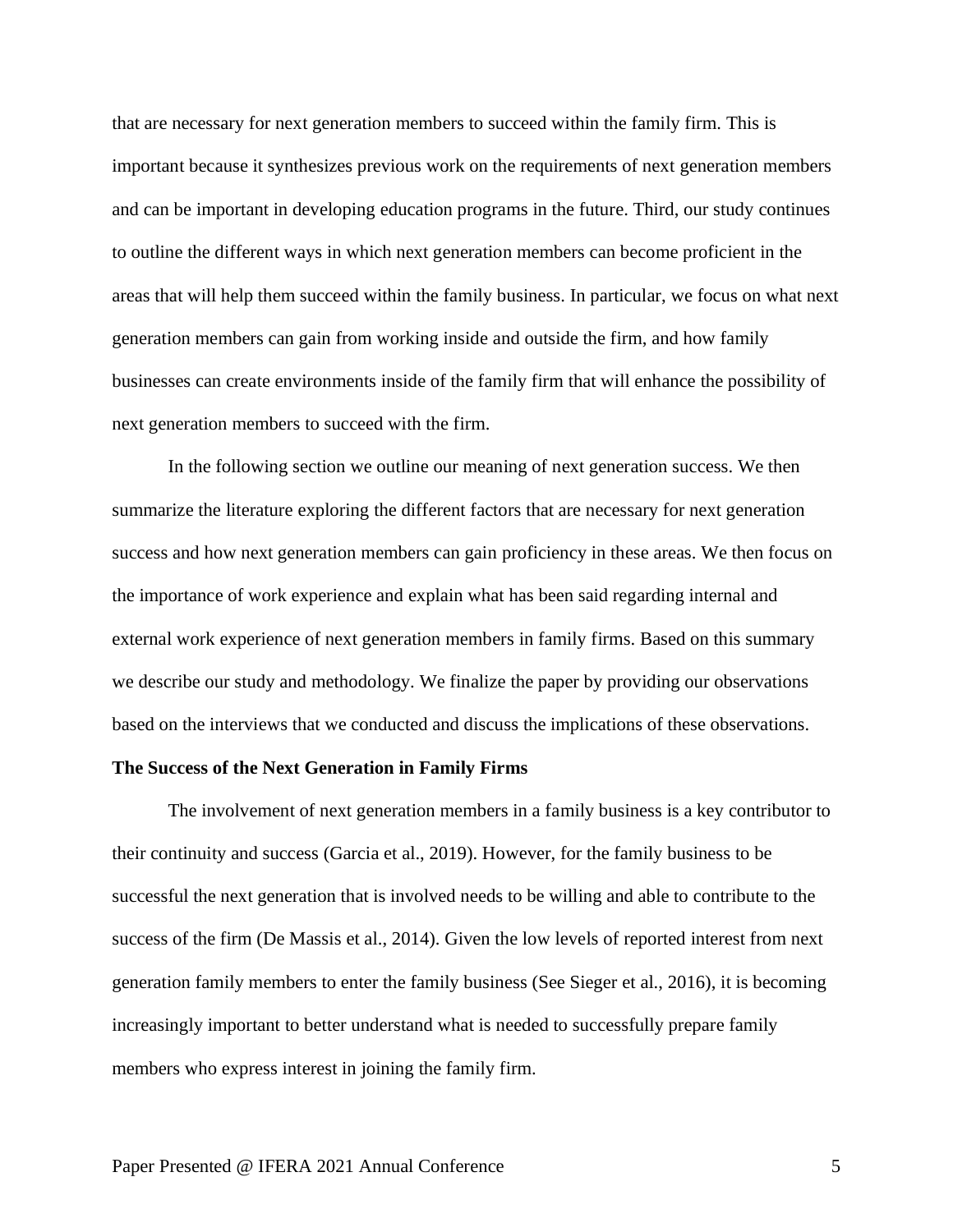Researchers acknowledge that the leadership of a family business is unique in that it requires individuals to manage family and business relations (Cabrera-Suarez, 2005; Dhaenens et al., 2018; Zellweger, 2017). Thus, when next generation members take over the leadership of the family firm, they have the responsibility of managing and maintaining both family and business relationships, gaining buy-in from family and non-family stakeholders, and engaging in actions and behaviors that show their stewardship towards the family and the business (Garcia et al., 2019; Le Breton-Miller & Miller, 2018; Tabor et al., 2018). Building on these ideas we define next generation success as the capacity for a family member who is going to lead the family business to contribute to the continuity of the family and the business. This success is dependent on the ability that these individuals have to successfully manage relationships in the family and business domains, to gain support from different family and non-family stakeholders inside and outside of the business, and to act in ways that represent stewardship actions towards the family and the business.

To successfully perform the previously mention activities within the family firm, the next generation needs to gain a variety of competencies that will help them successfully manage the family and business domains (Hall & Nordqvist, 2008; Samei & Feyzbakhsh, 2015). Competencies describe the integration of knowledge, skills, abilities and other behavioral characteristics (e.g., personality) that are needed to achieve superior performance (Boyatzis, 2008). Researchers have outlined a wide array of factors that matter and contribute to the success of a next generation member when leading the family firm. Although there are wide variety of classifications used to describe these factors, our interpretation of previous research suggests that there are four competency areas that have been discussed as being essential for a family leader within a family business: business, family, ownership, and personal/self.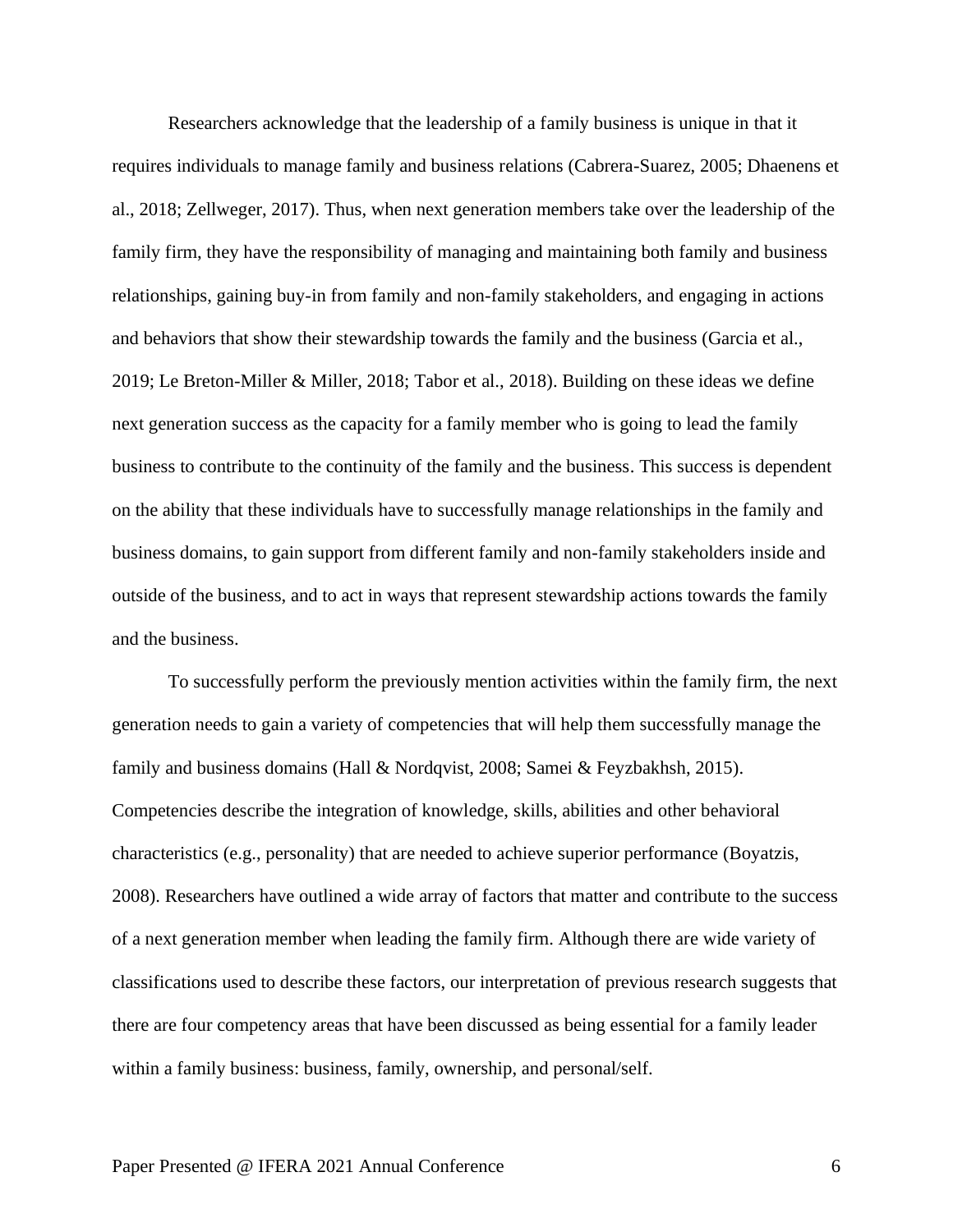*Business area competencies* include task (i.e., how to do the job) and social (i.e., how to interact with others in a work environment) competencies that help successful next generation members perform well within the business system. These include factors such as knowledge about the business operations, strategy, finance, and understanding of the culture of the family business (Chrisman et al., 1998; Hall & Nordqvist, 2008; Le Breton-Miller & Miller, 2015; Long & Chrisman, 2014). Business area competencies ensures that the next generation is able to competently run the business in ways that can facilitate its continuity. *Family area competencies* include task (i.e., how to manage the family system) and social (i.e., how to relate with all family members) competencies within the family system that help the family remain together and functional as a decision-making unit. This set of competencies encompass factors such as the understanding of family goals and the meaning that the family ascribes to being in business together, understanding how to help the family as a whole manage their relationships, and understand the family system so you can help it adapt to internal and external changes (Cabrera-Suarez, 2005; Chrisman et al., 1998; Hall & Nordqvist, 2008; Lansberg & Astrachan, 1994; Le Breton-Miller & Miller, 2015). Family area competencies are important because they help family leaders understand the inner workings of the family, and be able to skillfully navigate the sometimes competing goals of different family groups.

*Ownership area competencies* are those that help next generation members understand the ownership side of the family business and contribute to the family continuity through decisions and actions as an owner in the firm. Ownership competencies generally include knowledge and skills about the formal and informal governance of the family and the business and how they can fit the goals and desires of a particular family (Binz Astrachan et al., 2020). Finally, *personal competencies* combine the knowledge, skills, abilities and other characteristics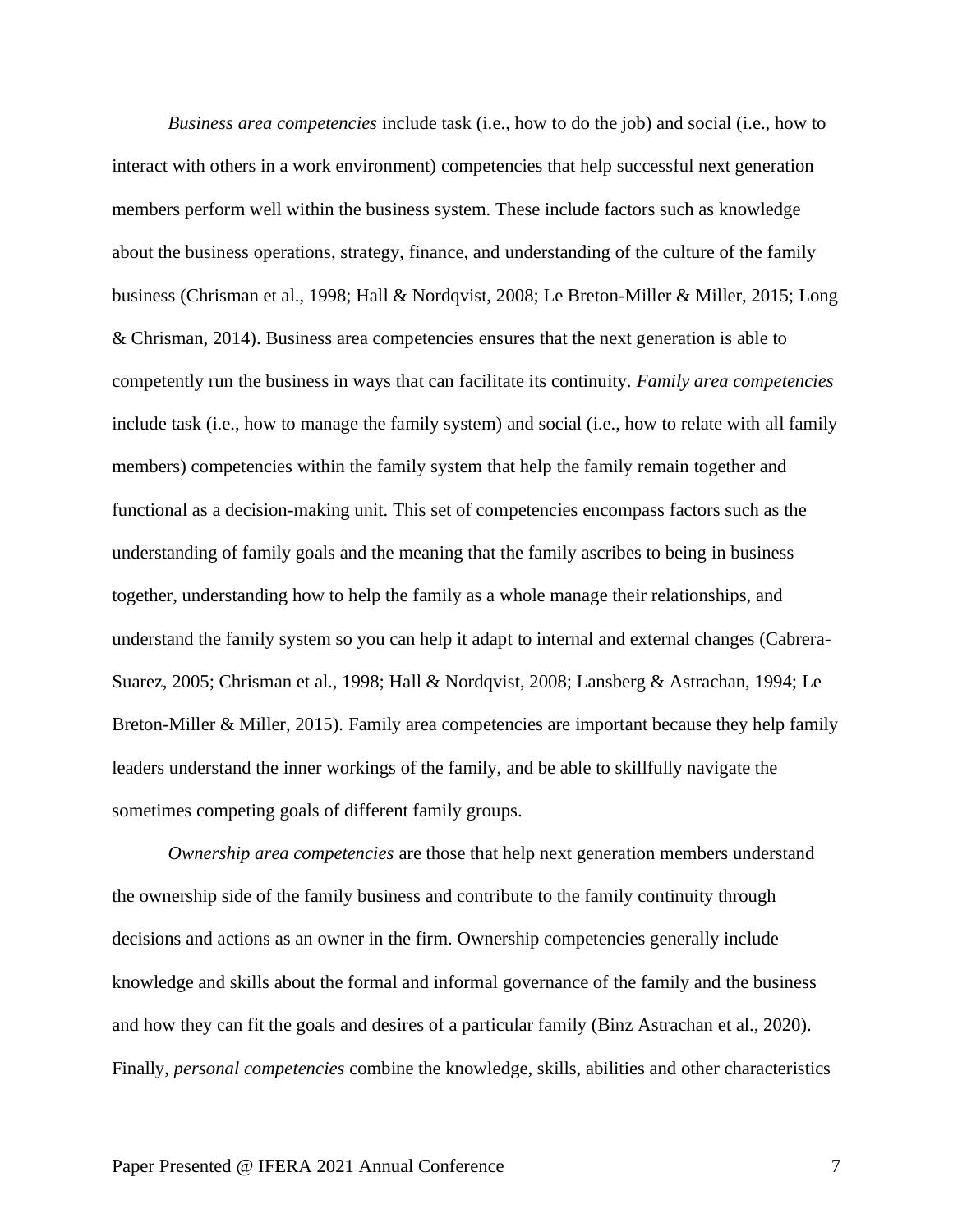that help the next generation member understand their environment and use this information to analyze the situation and their point of view to find ways to successfully navigate the family and business contexts. These competencies include skills and knowledge related to decision-making, critical thinking, communication, working with others, and managing personal conflicts (Chrisman et al., 1998; Le Breton-Miller & Miller, 2015, Long & Chrisman, 2014, Salvato et al., 2012). These four competency areas work together to help family business leaders understand their family and business environment and analyze what needs to be done to help the family remain together and the business thrive.

Due to the importance of these four competency areas, academics and practitioners have tried to understand what can be done to better prepare interested family members so they can gain the necessary capabilities to succeed in the family business. In the following section we summarize the literature on the different ways to prepare next generation members.

#### **The Preparation of Next Generation Family Members**

For next generation members to become successful they need to gain the competencies that will help them in the future. Thus, they need to engage in learning experiences through their life and career cycles that will put them in situations to gain the competencies that they need. There have been four areas of research that have tried to understand what are these learning experiences that help next generation members gain the competencies that they need. Taking a mentoring approach, researchers have argued that mentoring is essential in helping next generation members gain the competencies needed to lead a family firm (Dhaenens et al., 2018; Distelberg & Schwarz, 2013). In mentoring situations more experienced individuals take active interest in supporting and encouraging less experienced individuals by providing direction and feedback regarding career plans and personal development (Allen et al., 2004; Eby et al., 2008).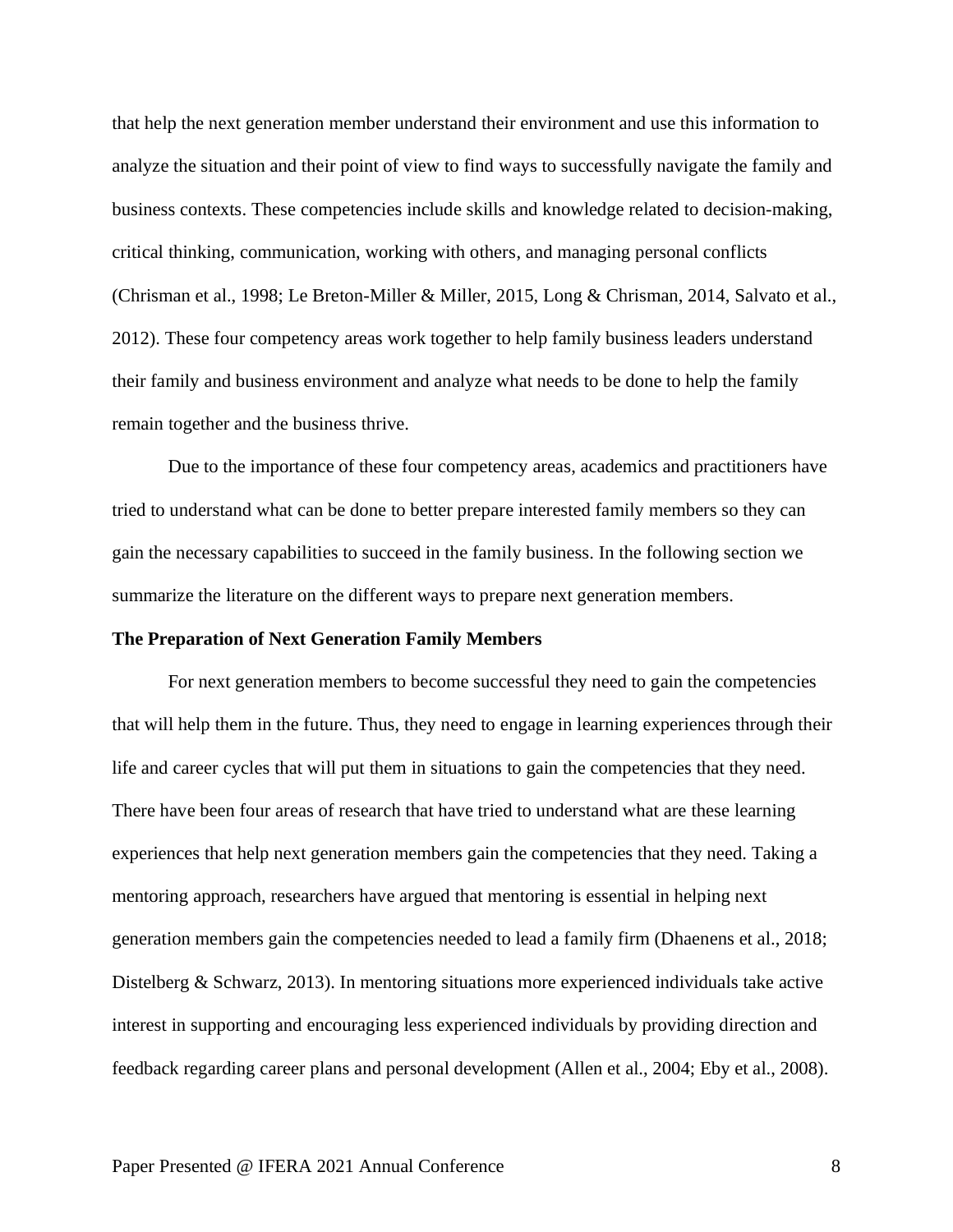The support and challenges that mentees (i.e., less experienced individuals) receive help them learn different career related and personal competencies that will help them thrive in their careers (Dhaenens et al., 2018). In the context of family firms most of the work on mentoring is conceptual in nature. However, Distelberg and Schwarz (2013) provide some initial evidence showing how mentorship helps young family members gain and variety of individual and firm level skills within their career and that can help them excel personally.

Other researchers have s tried to understand the factors that influence the preparation of the next generation family member by exploring socialization processes inside family firms (see: Bika et al., 2019; Garcia-Alvarez et al., 2002; Vallejo & Langa 2010). In their work, Garcia-Alvarez and colleagues (2002) find that it is through the socialization process inside the family firm that next generation members learn about the values of the previous generation and gain important tacit knowledge that is necessary to succeed within the firm. Vallejo and Langa (2010) complement this by indicating that when the next generation enters the firm, the socialization process helps them enhance their level of identification with the family firm because they learn more about the family and the business. The findings from Bika and colleagues (2019) complement this idea by indicating that it is not only the internal socialization that helps next generation members learn, but also the socialization that they receive from family, peers and different business stakeholders that can help the success within the family firm.

In their work of stewardship learning in family firms, LeBreton Miller and Miller (2015) argue that next generation members in family businesses can gain knowledge multiple ways and at multiple times in their lives. For example, early life experiences help family members gain different knowledge from their family and from interacting with extended family that is important as they develop interest in the family firm and develop as individuals. They also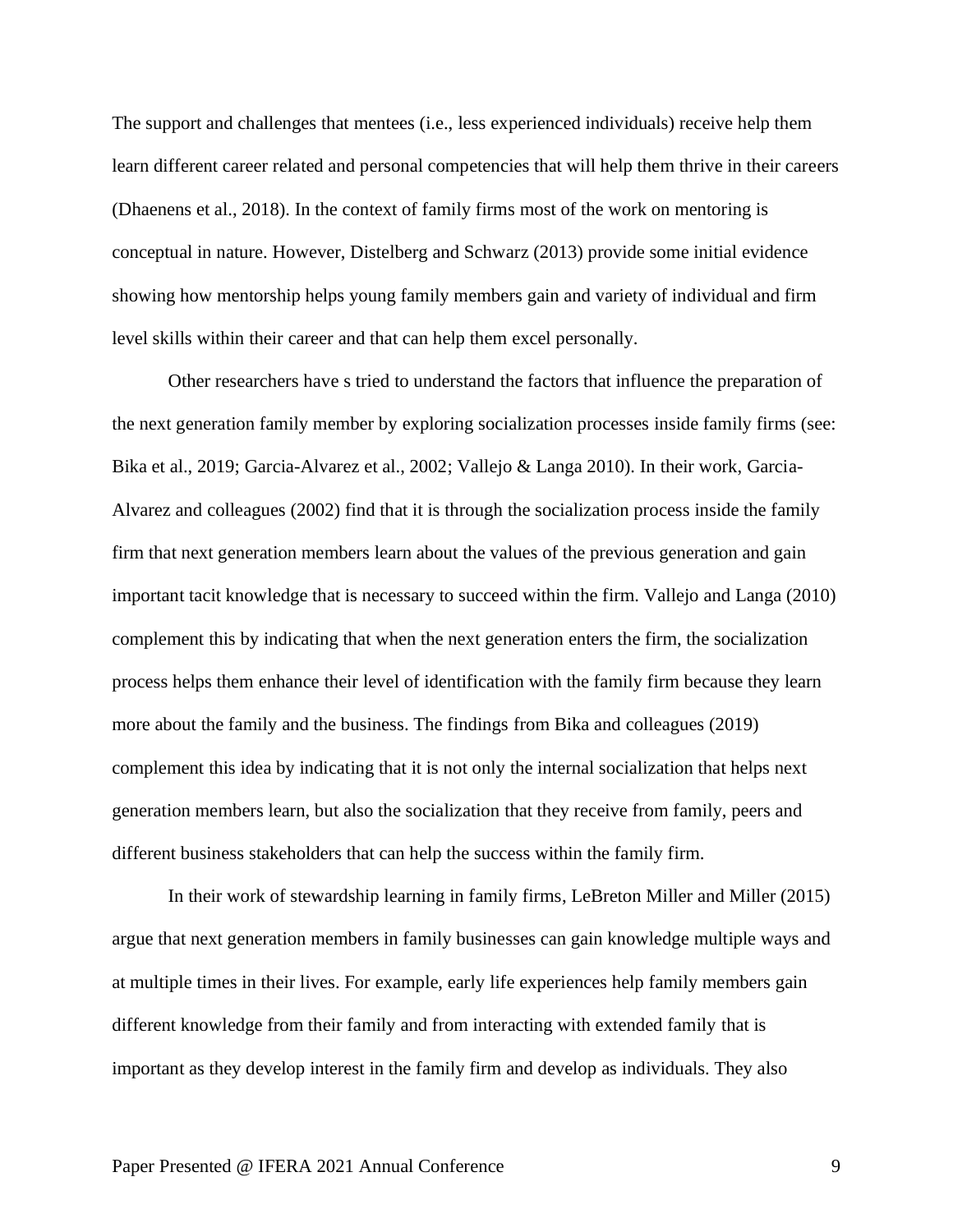suggest that when family members are old enough to go to school, schooling and their interactions at school help individuals gain other knowledge and experiences that are important for them to develop individually and understand their leadership style. Later, when they start to explore careers, they learn from apprenticeships, experiences inside of the family business, and experiences outside the family business to gain all of the competencies that they require. LeBreton Miller and colleagues also acknowledge the important role that parents (i.e., parenting style) and family experiences can play in the capabilities of the next generation. Other researchers have also highlighted the that parents can have in what the next generation learns and their feelings towards the family firm (Garcia et al., 2019). Finally, researchers exploring succession have also tried to understand what are the experiences that help successors thrive as next generation members in the family firm (Daspit et al., 2018; Long & Chrisman, 2014). This research primary focuses on how the planning and execution of the succession process can impact the success of the successor and how the interactions between incumbent and successor influence what they learn.

In figure 1, we combine how we see the different experiences and competencies that help the success of next generation members inside family firms. At this point, it is important to acknowledge that the motivation of the next generation is essential in the success of the next generation member. Thus, our discussion so far assumes that competencies work hand in hand with the motivation brings to work in the family firm.

#### *Insert Figure 1 Here*

#### **Working Inside and Outside the Family Firm**

Although previous research has indicated that next generation members gain their competencies through a wide array of experiences, an important discussion in the practitioner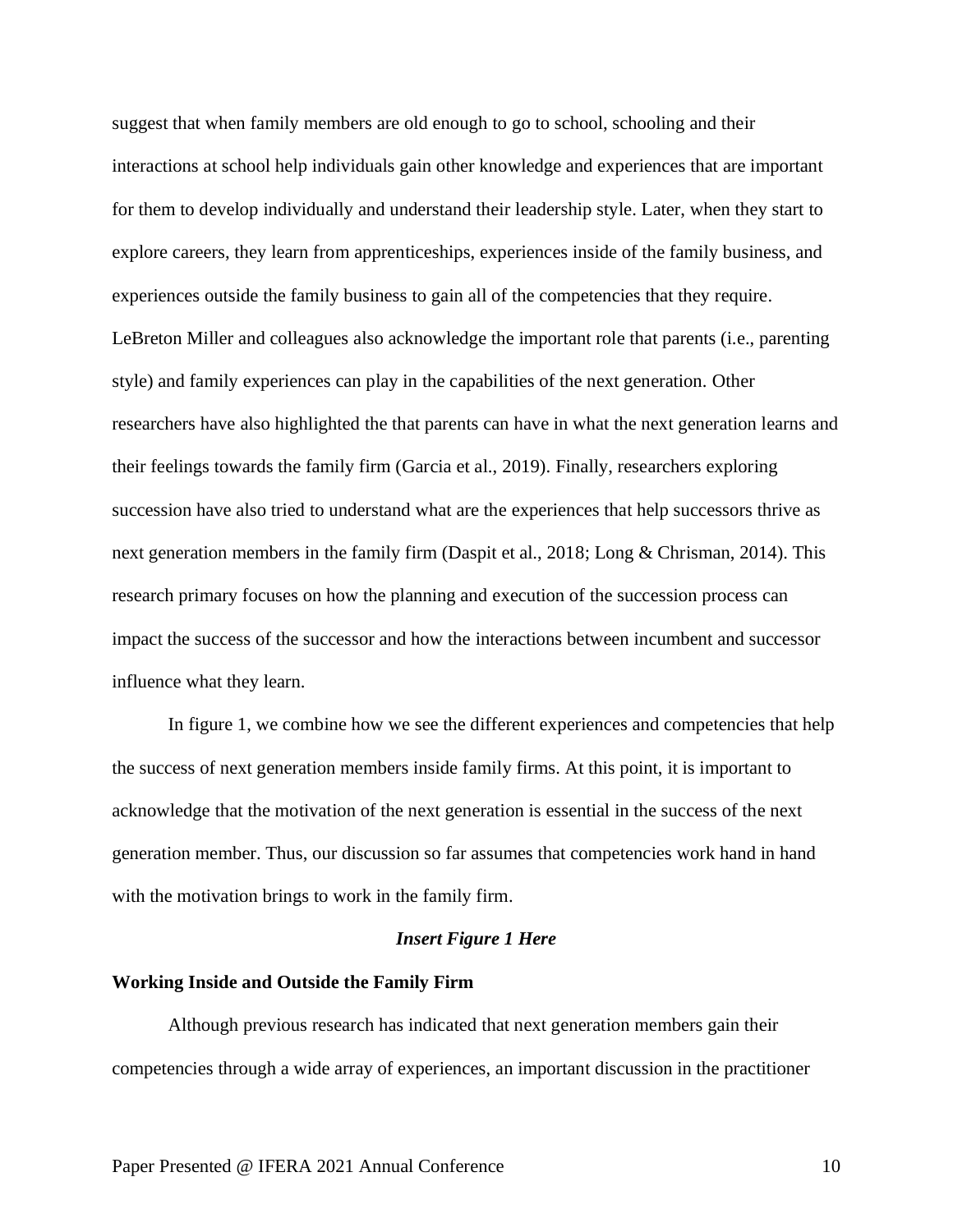and family business owner space revolves around the work environment and how it helps next generation members become successful leaders in a family firm. Particularly, there are many family businesses that require that their next generation members work outside of the firm, and there are many advisors that also suggest the same. We believe that, given the lack of systematic understanding of whether working outside of the family firm is beneficial for next generation members, this suggestion to work outside of the firm seems unfounded. In particular, the only study that we found exploring internal and external experiences of next generation members found that successor's perceptions of opportunities within a family firm diminish when they have external non-senior management experience in the firm, however internal experiences help enhance their self-efficacy, which results in higher perceptions of opportunities inside the family firm (Sardeshmukh & Corbett, 2011). Using human capital theory (Becker, 1962, 1964), these authors argue that not all skills and knowledge are applicable in all contexts. Thus, gaining experience inside the family firm is particularly important for next generation members because it helps them gain family firm specific human capital. This knowledge and skills have the potential of making them more successful within the family firm because it allows them to gain intangible specific family capital that will help them navigate their family and their business. Although working outside the family firm can be very instructive in developing general managing skills and judgements, and can help in identifying patterns of profitable opportunities, internal experiences are important in acquiring the unique tacit knowledge that often enables the unique competitive advantage of the family firm.

Given the importance of both internal and external experiences can have for next generation members, we designed a qualitative study to help us better understand the following general research question: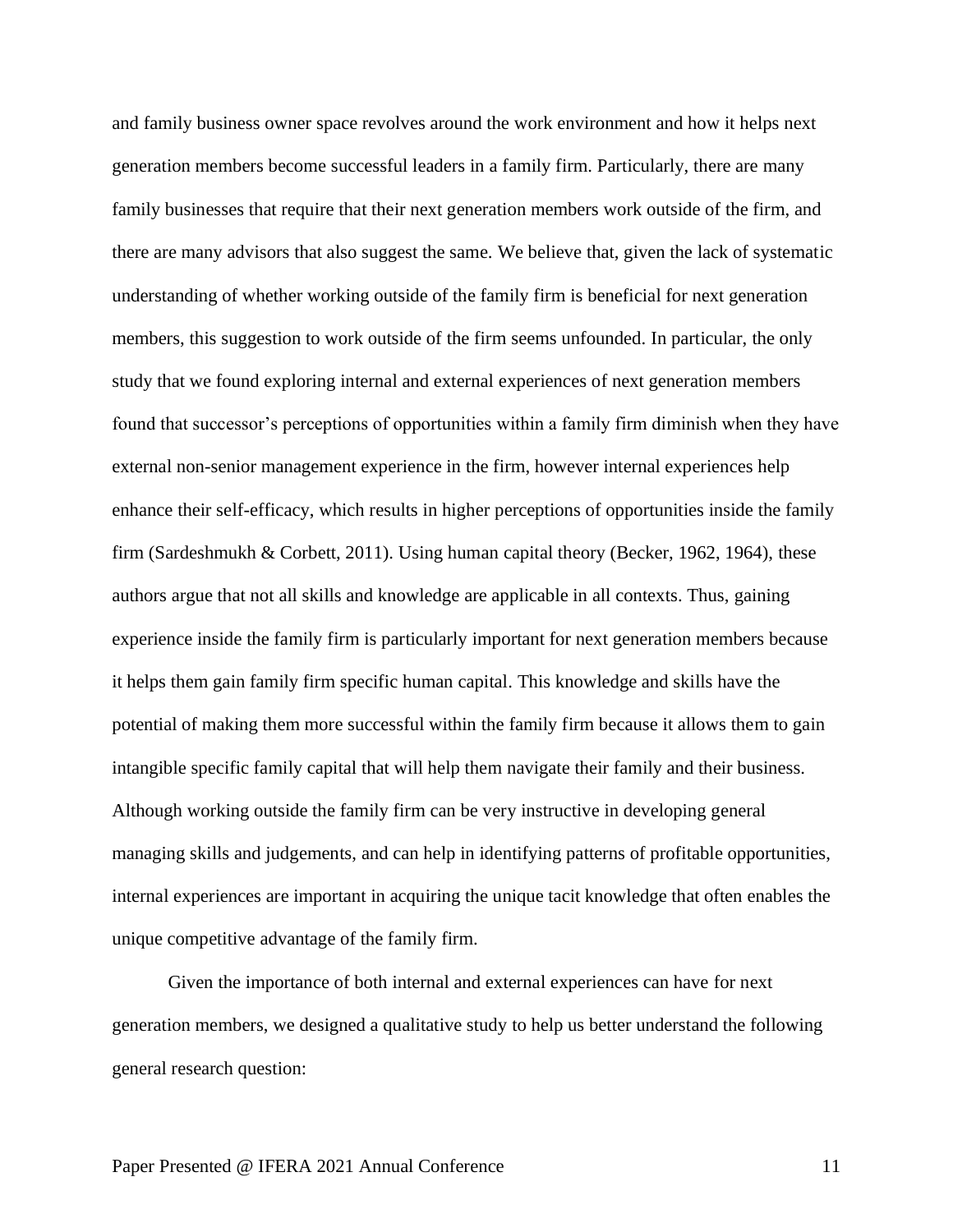*RQ1: What impact does working outside the family firm have on the success of next generation members?*

#### **Methodology**

#### **Research Context**

For the purpose of this study, we approached family businesses that were at least in their third generation, that had a family CEO who was also an owner, and that was willing to participate in our study. To select the 11 family businesses that participated in this study, we reached out to five family business centers that helped the authors and the first introduction to the company. To have a broader understanding of each family firm we also requested to interview two additional individuals per company (i.e., a family member that also worked in a top management position, and a non-family member in a top management position). The family CEO determined who these two additional interviews would be.

The application of case study design is not novel and has been addressed by the literature as vital to further understand research questions of "how" and "why", as well to theory building purposes (Eisenhard, 1989; Eisenhardt & Graebner, 2007; Yin, 2018). Thus, in this study we decided to use an in-depth case analysis to explore our research question.

#### *INSERT TABLE 1 HERE*

#### *Sample and Procedure*

We conducted 37 semi-structured in-depth interviews with family members, CEOs and non-family executive in 11family firms. These companies varied in industry and size because we wanted to ensure that we could capture broadness in the characteristics of companies. Table 1 presents all of the descriptive information from each company. The focus of the interview was on understanding the current CEO. Given that we were interested in successful next generations, we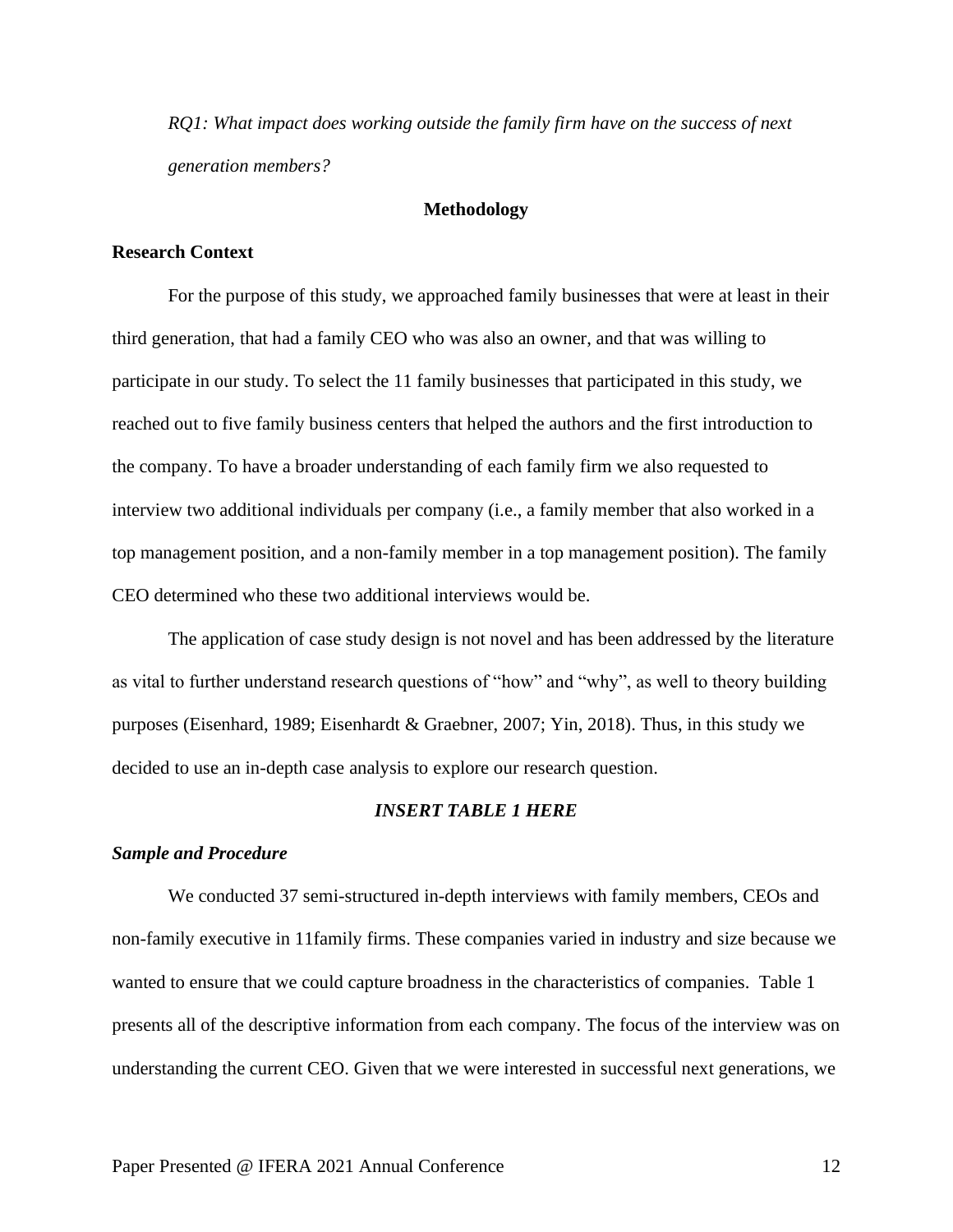decided to interview next generation members that had already taken the leadership position within the family firm. As mentioned above, we interviewed them and two additional TMT members (a family and a non-family) to better ascertain the impact that outside experience had in their success as leaders of the family firm. Table 2 provides the descriptive information of the CEOs.

All interviews were conducted in person by at least one researcher (except by one made by phone), between march and October 2017, in the headquarters of each family firm. Interviews lasted between 20 and 60 minutes and were recorded and transcribed with the agreement of interviewees. This resulted in a total of 575 pages that serve as the basis for our analysis.

#### *INSERT TABLE 2 HERE*

#### **Data Analysis**

To ensure inter-rater reliability in our coding, two authors coded each of the interview transcriptions. We followed three steps in the coding process. First, each coder read the interviews assigned and identified what knowledge was described as essential for the success of the family business leader, how successors gained that knowledge, and their thoughts about working outside the family firm (i.e., how working outside of the firm helped or hurt) and their thoughts regarding how working inside the family firm helped in becoming a better leader. Second, to ensure similarity in coding we conducted regular meetings between the coding team to ensure similarity in coding patterns. When coding was different, researchers discussed until they reached agreement of observation. Third, we used the initial coding to identify commonalities and differences within the data.

#### **Findings**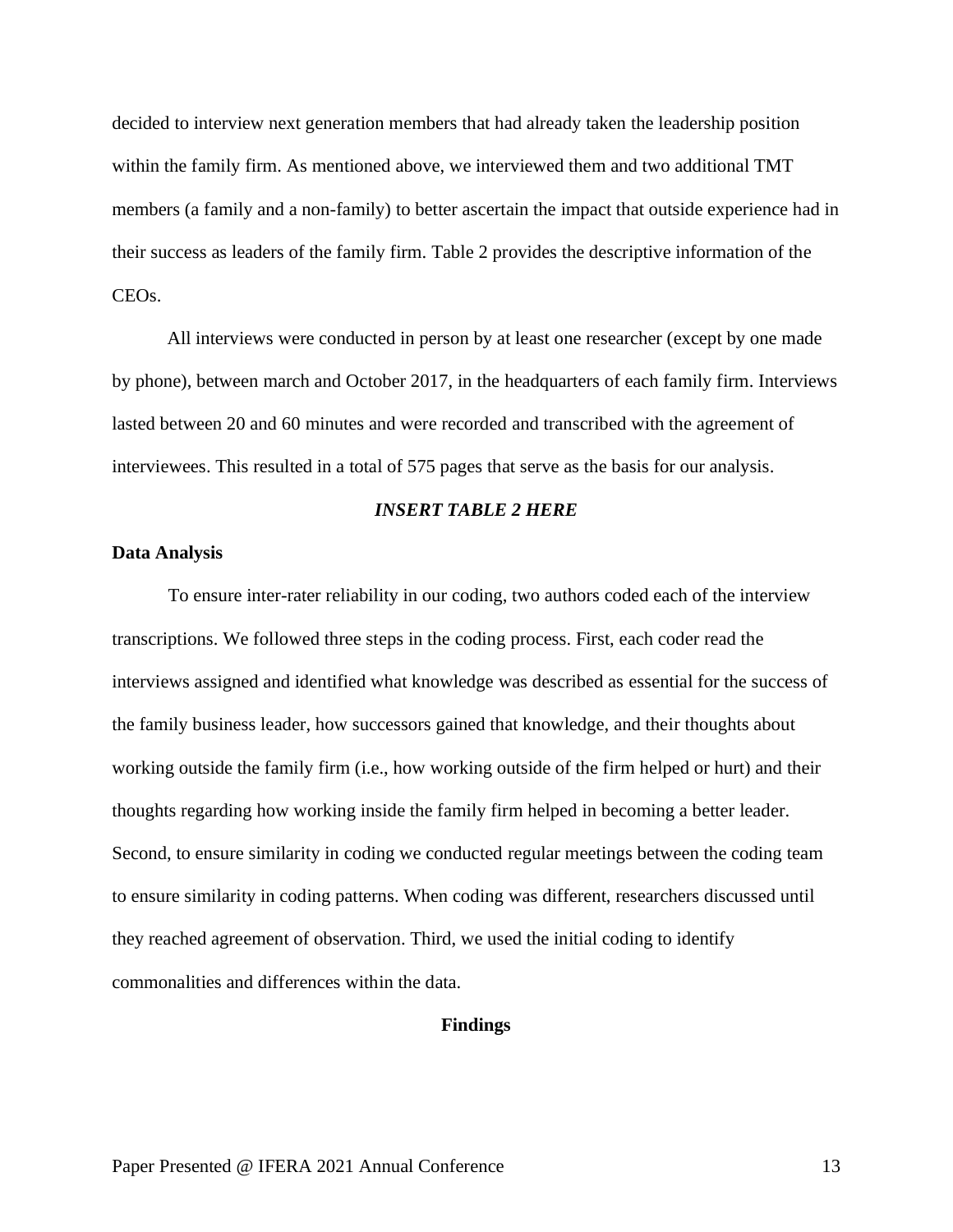There are two interesting aspects that need to be discussed before we present our findings. First is how our sample defined "working outside the family firm". The sample in our study defined outside experience in multiple ways. While some incorporated unpaid experiences and internships as a component of having outside experience, others were stricter in their definition by describing outside experiences as full-time work that occurred in a company that was not related to their family business and was compensated. Thus, the type of outside experiences in our sample varied. A second aspect that is important to acknowledge is how the next generation obtained their experience. Although some next generation members independently acquired their outside work, others were recommended or paired with the outside experience by family members (i.e., often the CEO). Thus, although family members were asked to work outside of the firm, they were also paired with a unique experience dependent on the connections of the family.

To address the impact that working outside of the business has on the success of the next generation, we coded to identify what our respondents said regarding how external experience can help and can hurt next generation members and how internal experience can help and hurt next generation members. In the subsections below we summarize what our respondents identified based on their experience.

#### *Working Outside the Firm*

Out of the 37 interviews that we conducted, 29 of them highly indicated that they would recommend the next generation to work outside of the family firm. From their perspective working outside helped by enhancing the general business and personal capabilities of next generation members. In the general business area, respondents indicated that having the opportunity to work outside the firm helped them enhance their base knowledge by providing the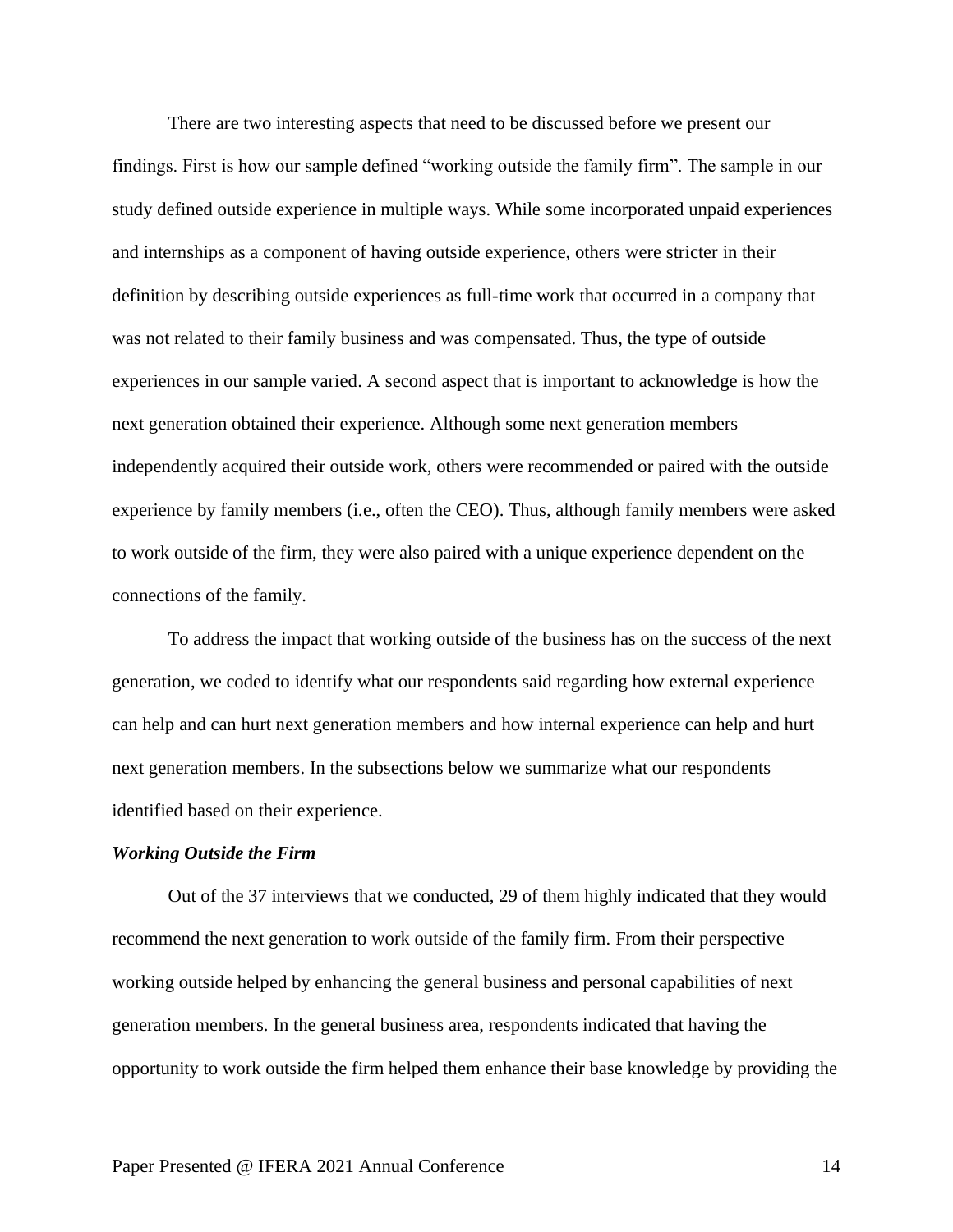opportunity to learn how businesses worked in different contexts and being able to connect you to different types of experts to understand how they work and why they do what they do. Working outside also helped the next generation members learn from the experience of other companies and the mistakes that they make. By working outside of the firm, they were able to understand what worked and most importantly what did not work. Learning about the mistakes of business was useful as they joined the business because it prevented potentially costly mistakes for the family firm. A third aspect within the general business area was that next generation members were able to learn how to work with a variety of people that could later serve as connections that could help the family business through their expertise. The quotes below provide some examples of what our respondents mentioned in the interview.

> "So then, my father had a friend at [other firm] and they basically decided to trade kids. So I went (…) as summer help, more in an office setting. This person's son worked in our factory setting, so it was good training for both of us. (…) I worked there after I finished college and asked me if I want to have a full-time work. (…) was more of a structured business than we were back then. We were very much still a family business.  $(...)$  So, I probably learned a lot more about process and procedure there than, and that's what I could help with here. They were definitely, you did expense reports. You kind of had a lot of rules to follow. We were more on the fly in that area for quite a while."

> "… What was great was that there was such an overlap of the people that the was at [former employer] world dealt with and the [FB] world [I] dealt with. So, when I did transition back to here, it wasn't very difficult. We were in the same arena of knowing people. (…) they were a very good training area for people. So, people that I met there I have still seen in the food business world still."

> "[From internship] Rarely do people have the opportunity that you have to learn how to make a payroll every Friday, to the leadership skills you will gain in your family business will be incredibly different. He [former employer] said, He said, you will never get a job in my office, and it's not because your dad told me to say that, just because they were friends. He said you're crazy, and I went home from that internship, and I said I really want to come to work [at the Family firm]"

> "if there's anything that I probably learn there it was accessibility to management.  $(\ldots)$ But his manager, he was hard to get to. He was hard to... He didn't share. It wasn't about sharing a vision for the company and for the people. (…) I would have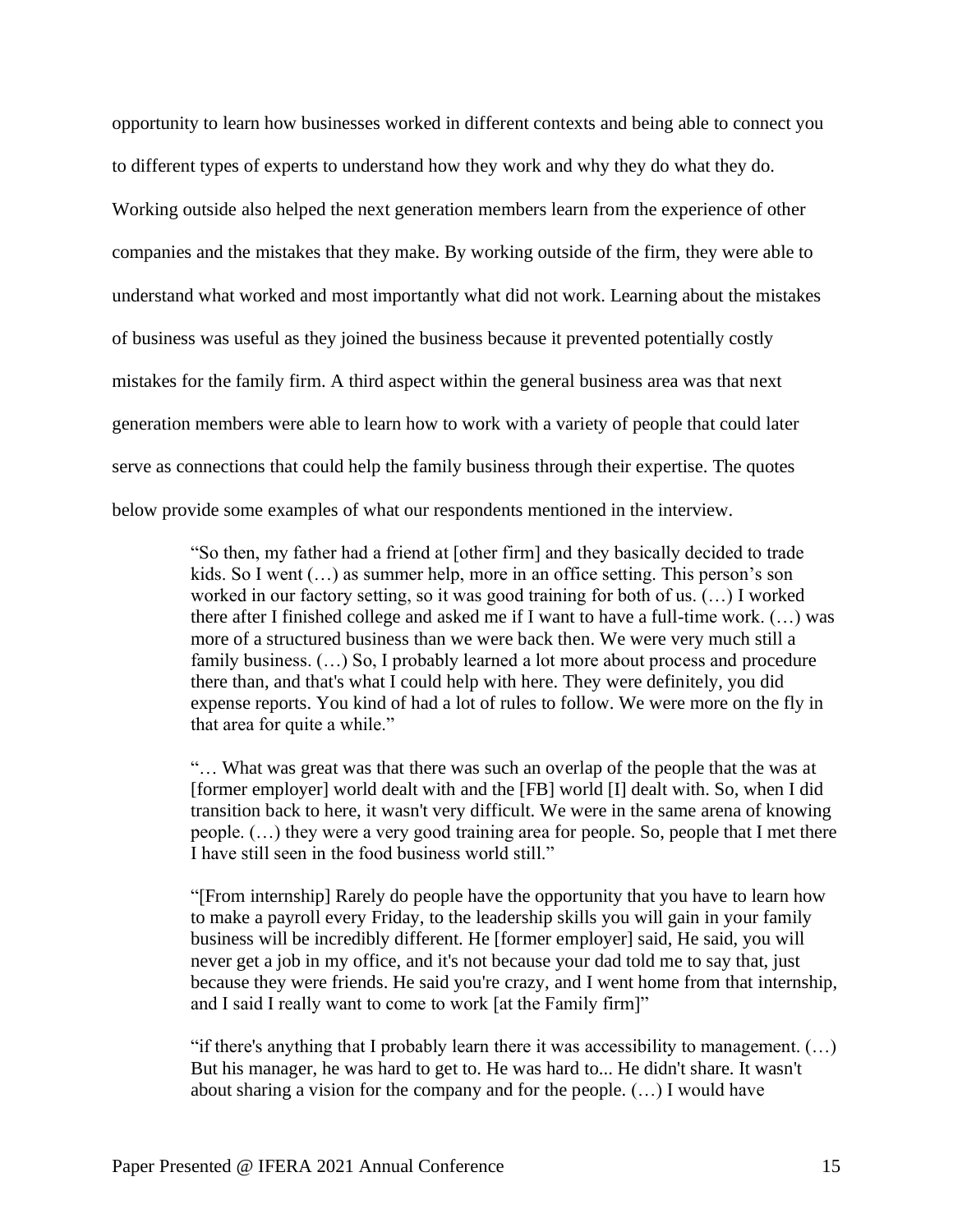appreciated, and I think I appreciate the ability of accessibility of people to me based on that." "I think it permeates the organization. I think all of my managers are accessible and available to everyone. And I mean, everybody. It doesn't matter if you're a top advisor, or if you're an intern, they're all there and available. So I think that's... I mean, if you call me, you get me. You don't get a, there's not a whole bunch of barriers to get a hold of somebody." (Interviewee 9)

"What I learned back then, probably the biggest thing I learned back then that's different today that I probably carry with me is how people got along back then, bipartisan. …"We don't have that today. We just don't have that today and that's sad, but that's kind of how I operate now too. For me, before I do now ... My methodology of things working on, I'm a consensus builder. I like to build consensus. I know what I want, but before I tell people I want it, I go around and get everyone's opinion and we weigh the pros and cons, but I let everyone participate. Today in this day and age, no one gets to participate." (Interviewee 10).

"(…) it gave me a lot more confidence (…) And it gave me some new ideas. Anytime you bring someone ... we do a lot of ... we've done less in the last five years but we have always historically, done mostly promoting from within and you become a little incestuous and your thinking is that. Anybody who comes in from the outside has new ideas that they just stole from their last employer and they just put them into practice and they look like geniuses. So when you have a little outside experience, you're bringing something new and that you just borrowed from someplace else. So I was able to throw some stuff around that people thought, "Hey, that's a great idea. I wonder who thought that up?" I'm glad I could bring it here."

Outside experience was also very helpful in helping the next generation develop at a personal level. Being outside of the family firm enabled the next generation to understand how they could open and develop a professional career path, which enhanced their self-awareness, and their beliefs of self-worth. A second aspect that was also illustrated in our interviews regarding outside experiences was that they helped the next generation be able to work better with others and to consider diverse points of view. This helped next generation members develop autonomy and new perspectives of how to interact and work with others. This is exemplified in the quotes below.

> "If you don't learn from everything you do, you're not as successful as you could be. Self-improvement, lifelong learning. You have to do."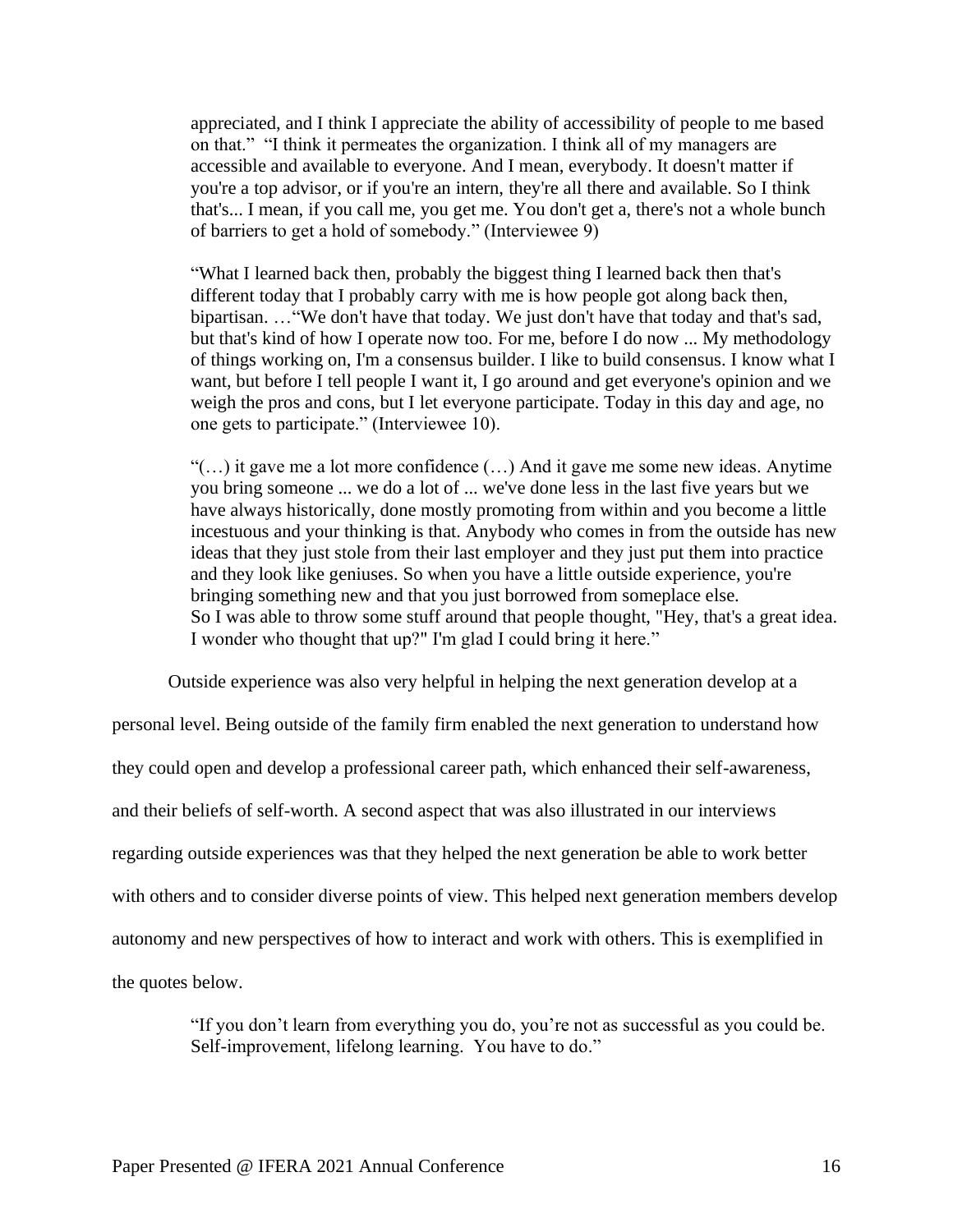"I think any work experience is good. The particular work experience that I had and how it applied has helped me in applying to our current business ... My first job out of college, I was a bank teller. I learned to balance things and I learned that every single transaction was important. When I was in the details of customer service and pricing and deductions, so young in my career, that was ... I just think transactional, cash-in, cash-out, and it has to balance at the end of the day. That was really helpful to me." "Just having interaction with customers is good. You get an empathy for customers. Whether it was in my job or just in the activities I like to do outside of work, just always being exposed to or involving myself with people from all different walks of life made me have a ... I don't know if it's the right word ... a sensitivity to not everybody comes from the same place, and to be thoughtful about where others come from before you speak. I think I learned some of that by (…) It just sort of gave me a real exposure to the real world. I think that was ... Even though I sort of had that part of me before them, but that probably just drove it home a little bit."

"What that helped me do is when I moved out there by myself, think about this, by myself, no one managing me, I managed my own time. Knock on wood, don't knock on wood, but I was very successful being on my own. (…) If I look back on that and I fast forward today, same thing happened. I moved out here, I went here on my own. My family came with me, but it was my decision to move out here on my own. (…) connect the dots, it was like one, that was one major part. I knew I could move out and do it myself and be successful."

Although working outside of the firm enhanced the personal and general business

capabilities of the next generation, it also made it could also have negative effects. Based on our interviews we found that external experiences delayed the next generation's capabilities to learn about the family firm, and to connect with non-family employees from the family firm, which could make it difficult to incorporate into the family business once the next generation joins. Working outside also had the potential of generating different expectations regarding what it would be to work in the family business, and how external knowledge can be translated into the family firm. The quotes below provide some examples of the comments made by our interviewees.

> "Sure. Yeah, absolutely. I think because my sister, who's come back after 25 years, that you'll interview, I really appreciate her perspective on different things. Oh, we tried this in the company I was at, and we did this for some training. *I wish I had a little bit more of that*. There's probably some of that too. I really realize that it's been great for her to have experience outside of here. She's very verbal about hey, we did this 10 years ago,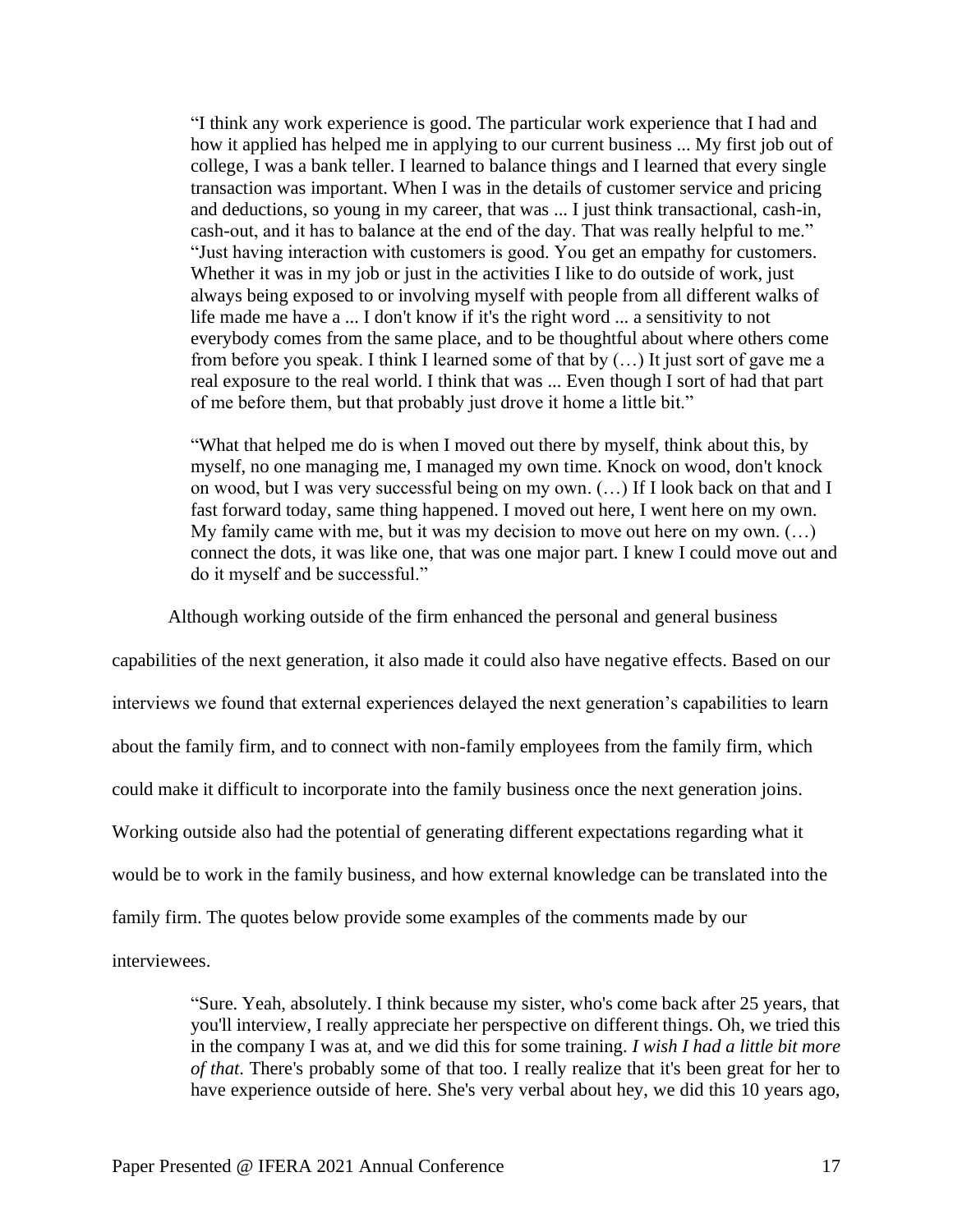and I can see her being like, I can't believe I missed that. It definitely goes both ways. I started in '96, and my grandfather had passed away while I was in college. (…)" "I think it's my appreciation in the early years for this business would be different, stronger, I don't think it appreciate it. It took me longer to appreciate this business more so, because *I didn't have a ton of experience of working for someone else*." (Interviewee 1)

"You know, it was more of an expectation that I would join the business and again, remember I have an older brother, […], who also is three years ahead of me that started working in the business as well. It came to the point where I didn't have other interests. If I wanted to be a doctor or wanted to be an engineer or wanted to be a lawyer then maybe that's what I would do but I really didn't have a lot of other passions or interest so that's why I ended up in this business. It was expected that I would join, which I did. There was very little introduction into the business, very little preparation. There was no job descriptions. It was not structured whatsoever and that was frustrating. it was hard. I would say all family members in a multi-generational business struggle at the beginning." (Interviewee 6).

"With feeling wanting to be felt they're contributing. The difference between having a "real job" and maybe either a made up job or even if you're sitting in a real job, I think that how people perceive you and what your career path is and all those types of things, end up bringing on, it would be not doubt but you want to feel like you're contributing and I think at times, sometimes you're not sure." (Interviewee 6)

"In my family – I came in, I was given a mentor – one of our account executives (…)– out of Wharton. Dad put me on that track. While he never – couldn't network – insatiable from his point – he saw his strengths and weaknesses – he was big picture so he hired him. He [the mentor] was great except he was busy – managed 3 big accounts so I had to fight for that so I was self-taught. I reached out to others. I started my own business group in fam bus and we would sit around and have drinks and talk about business stuff. (...) They were willing to be honest. (…) [I] Had to find people with strong self worth and self esteem to talk about the bad stuff."

#### **Working Inside of the Business**

Although our focus was primarily on external experiences, respondents also expressed the importance of internal experience in becoming a successful next generation member. Our interviewees indicated that working inside the firm resulted in three key advantages. First, those that worked inside the firm were often able to gain in-depth knowledge of the business from the previous generation and from important employees inside the firm. This was very important because it enabled next generation members to understand the sources of competitive advantage that come from knowledge that is more difficult to move from one generation to the next.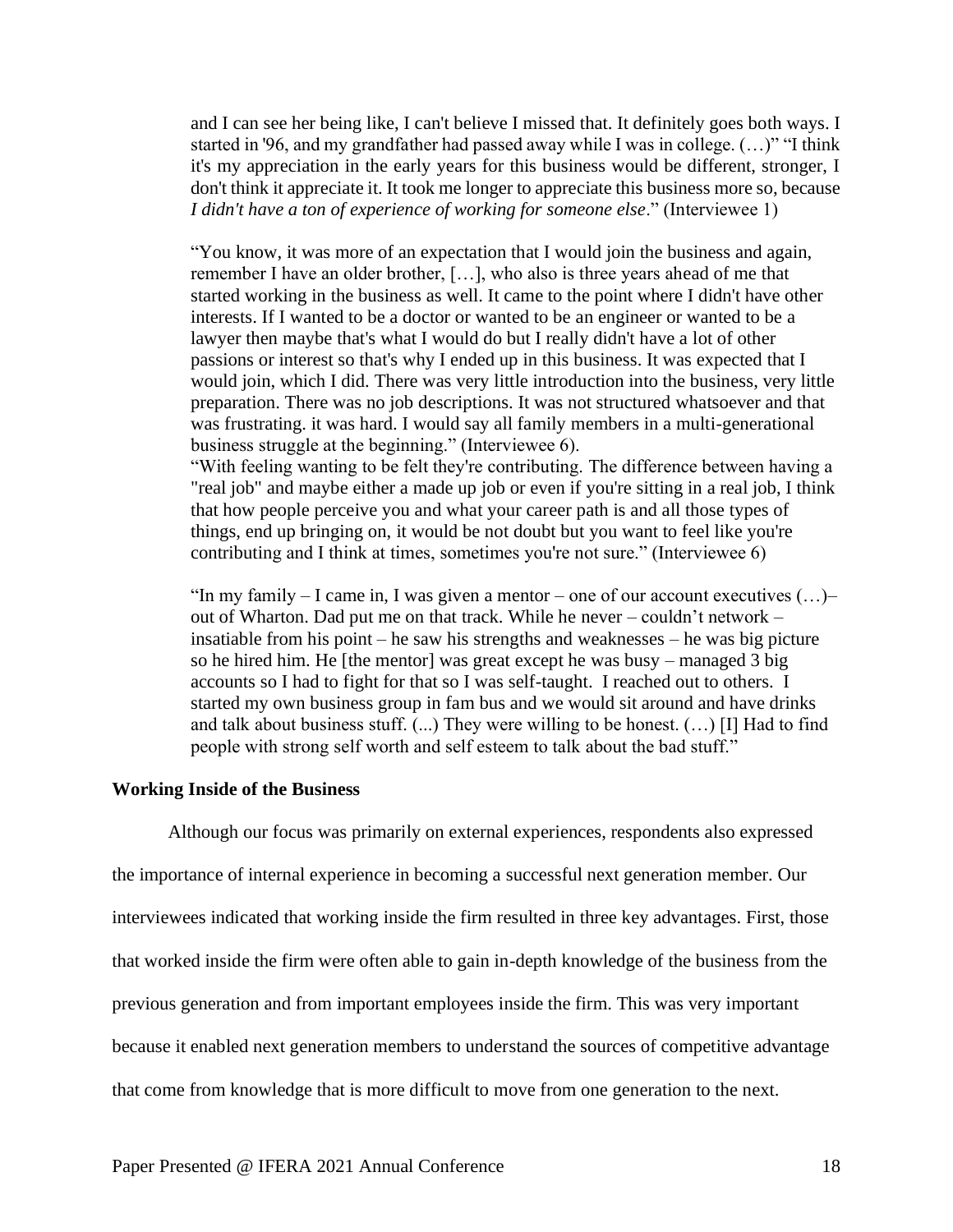Second, those next gens that worked inside of the family firm were able to better understand the culture within the business. By being competent in the culture of the family firm next generation members are able to understand how to navigate the culture when they become the leaders of the firm. Third, working inside the family firm helps next generation members to develop credibility inside the business. Experiences inside the firm help the non-family employees better understand the next generation and understand their strengths and weaknesses, which can enhance the credibility from the perspective of employees. Additionally, when a next generation works inside the firm from the bottom-up the family is also able to signal their commitment towards the business, which can reinforce the credibility of the next generation inside the firm. The quotes below exemplify the responses from our sample.

> "Conversations that we've had, also making me work in areas that I didn't want to work in. I wanted to just automatically be in sales because that's my personality. You know, I've gotta learn the business by just being in sales, because that's what my father was. He was great at sales, and his dad just said great, go take off and do sales, and he never was exposed to the operational side, the scheduling. I mean, the heartache of the operations of the business. He didn't really experience it done up until it was his company."

> "You know how there's mission statements, value statements, and all these other statements. To be honest with you, we don't have any of those. Now, we should, and I enjoyed participating when we had this stuff, but because we're all in the business together, it's walk the walk and talk the talk. And that's when you really know what your values are. And we are basically on the same page. We treat people well. We do our business right because we know we have to be competitive."

> "I think, my father's philosophy, was to teach the business from the ground up and make sure that we knew what the business was about, what the intricacies were in regarding the beans, and knowing what our employees go through on a daily basis. So, if they come to us with a problem, then I've been through that and done that type of thing."

> "So it really was the very lowest of the totem pole, but with a great learning experience of learning the business from the ground floor up for sure."

> "Fast forward 11 years ago and I asked him who's going to run the business out here, I knew it was going to be me, but it had been building up. Like any good family business, when I came back in the business, my dad started me working in different areas of the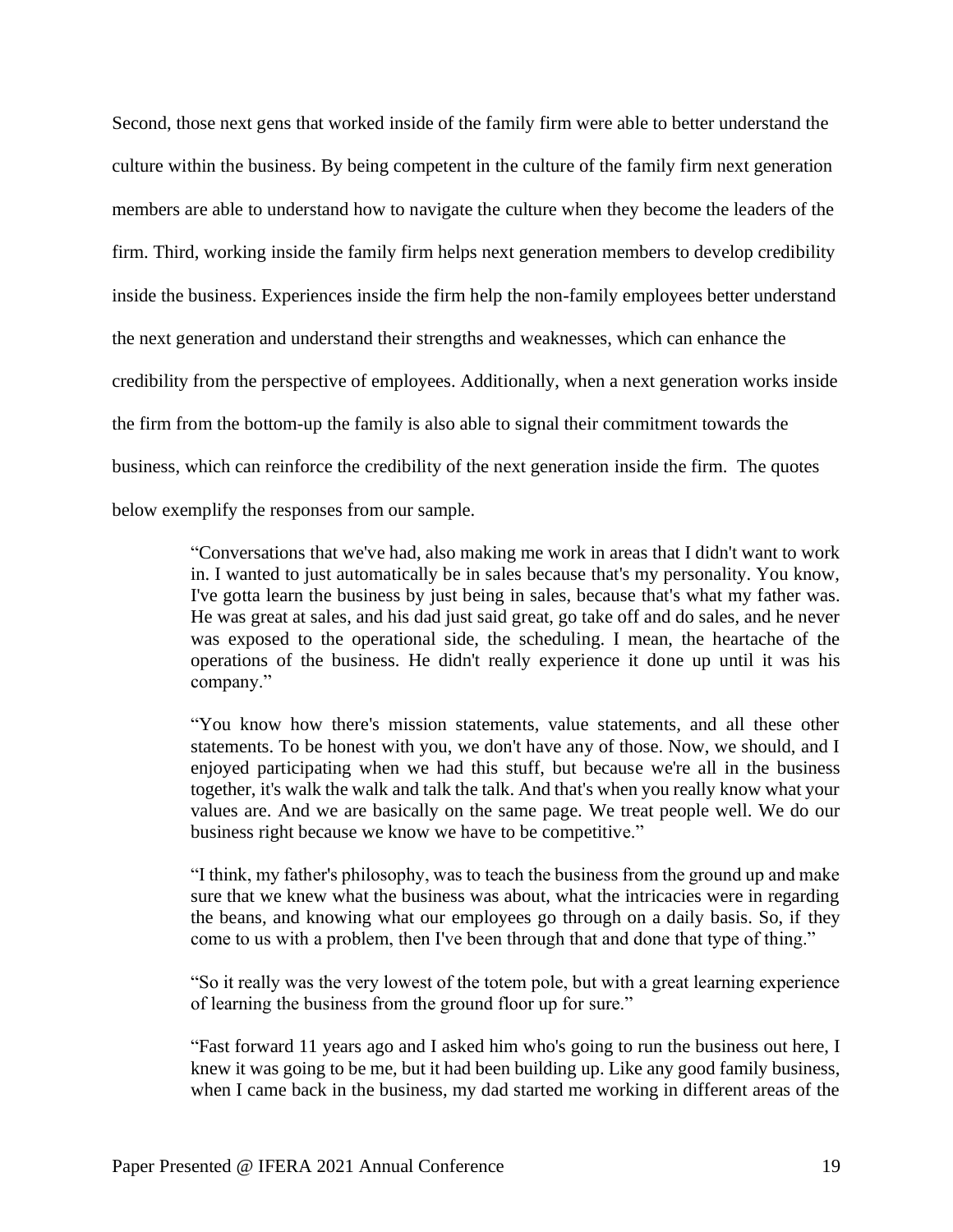company, IT, operations, warehouse, delivery, sales. I had a very well-rounded experience to really get to know the business. (…) I eventually made my way up to general manager and had we not made this acquisition, that's kind of where it would've stalled for me, but I knew I could do more. I wanted to do more. It's innate, right? It's just something you want to do.  $(...)$  I look around here and this is something  $...$  I didn't build this by myself. The people that were in this room today (...) The business (…) would not be able to support this the way it is supported today and stand alone without this. We're very fortunate to have this here and I'm very happy that we're able to do it because it's helped me personally, it's helped me professionally, and it's helped the family most importantly."

### **Discussion**

Next generation members can play an essential role in the continuity of family enterprises. Because of this, practitioners and academics have tried to understand the factors that can play a role in the willingness and ability of the next generation to work inside the family firm (Cohen & Sharma, 2016; Flamholtz & Randle, 2016; Garcia et al, 2019; Reay, 2019). In this project we were particularly interested in understanding the ability component of next generation members and how external work experiences can help generations enhance their capabilities to become a successful next generation leader inside the family firm. By successful next generation we mean family members that enter the business in management and leadership role and have the capacity to contribute to the continuity of the family and the business.

Previous research suggests that to help the continuity of the family and the business, next generation members need to have task and social competencies related to the business, the family, ownership, and personal; and that there are multiple experiences that next generation can engage in to enhance those capabilities (Garcia et al., 2019; Hall & Nordqyist, 2008; Le Breton Mille & Miller, 2015). However, in practice there seems to be the belief that one of the best ways to enhance the next generation's competencies is by asking them to work outside the family firm. Given that there is no empirical support to this claim, we designed a project to better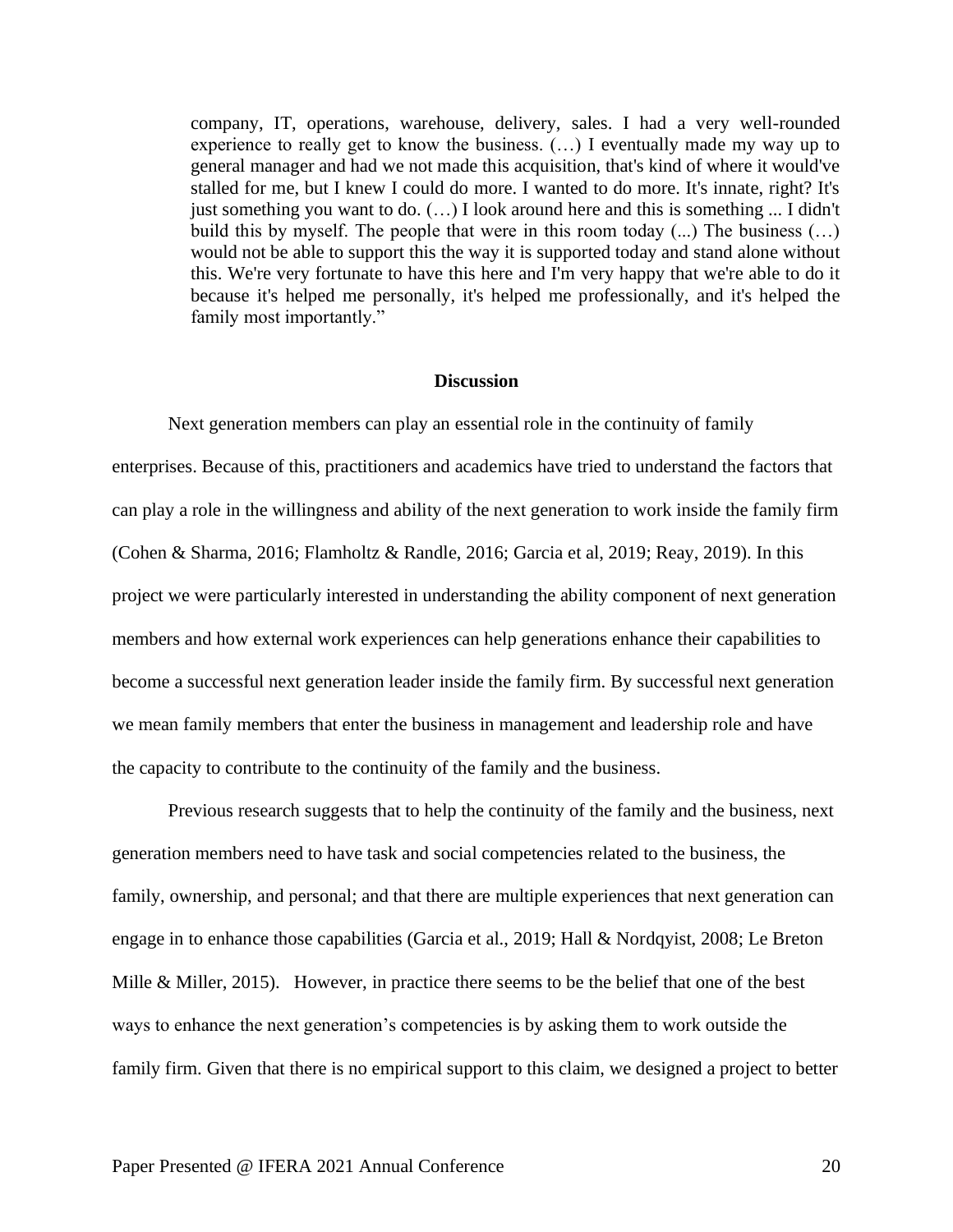understand what impact does working outside the family firm have on next generation success as leaders of a family firm. We collected data through in-depth interviews with next generation leaders, and family and non-family top management members to understand how their outside and inside experiences contributed to their success as leaders in the family firm. Our results indicate that working outside the family firm was helpful in helping next generation members expand their personal and general business capabilities. In particular, next generation members that worked outside the family firm were able to have a wider breath of knowledge regarding how to manage a firm because they were able to learn what different companies did and what worked and what did not work. At a personal level, working outside the family firm helped the next generation enhance their own awareness, and create connections that could be useful for the family business. External employment also helped next generation members learn to work with a wider variety of individuals that were not particularly aware of who they were, given them more freedom to fail if they needed to.

However, working outside the firm also came with potential drawbacks. Particularly regarding the knowledge about the family firm, and the expectations that were generated regarding what could be done and how things could be done. Based on our findings, it seems as though working outside the firm could sometimes make it more difficult for the next generation to integrate into the family business and find their role within the business. At the same time, those that primarily worked inside of the firm were able to learn about the unique characteristics of the family firm and understand the unique organizational culture within the firm. Both of these allowed the next generation members to capture the tacit knowledge and the unique sources of competitive advantage of the firm. At a personal level, working inside the firm gave next generation members the opportunity to develop credibility inside of the business and to show

### Paper Presented @ IFERA 2021 Annual Conference 21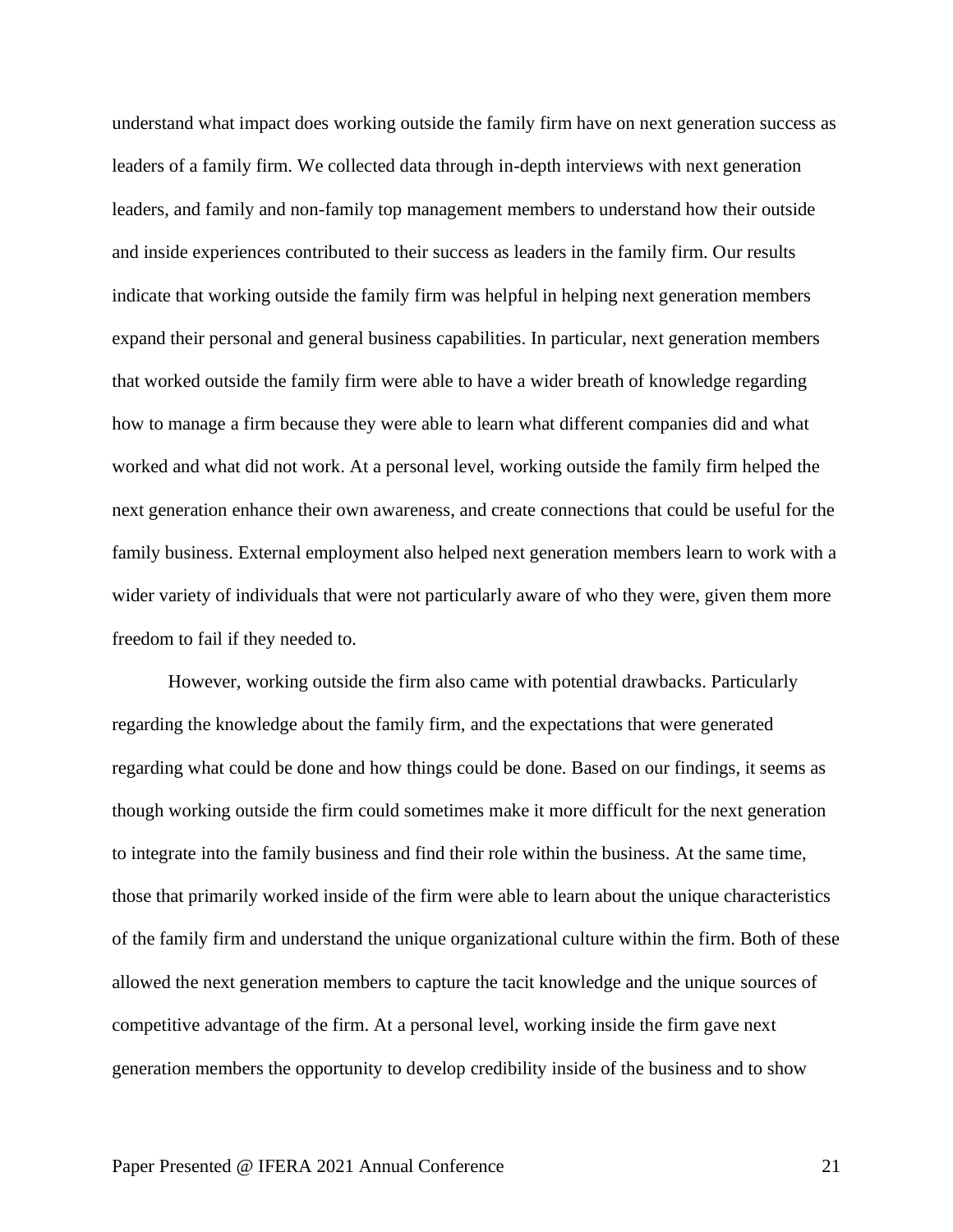non-family employees the commitment of next generation members towards the family firm.

Taken together these observations provide interesting insights into the benefits and drawbacks of working outside the family firm. In particular, it suggests that given there are four types of competencies necessary to successfully lead a family business, working outside only allows next generation members to gain knowledge in two areas: General Business and Personal. Although these are important factors, working outside of the firm does not help the next generation members focus on the family and ownership competencies, which can play a critical role in the development of next generation leaders in the family business. One aspect that we observed was that some of the family businesses that participated in this project had started to develop next generation training programs that were more structured and included experiences inside of the business combined with networking outside of the business through different types of learning communities. These more structured plans help the business families provide experiences to next generation members that help them gain knowledge and experience in the four competency areas while working full time in the business. These experiences are not tied to the size of the family or the business. They seem to be connected to the planning structure that these families have with regard to planning for their future.

An interesting implication of our results is that the belief that working outside the family firm is necessary for the success of the next generation may not be correct. It seems as though the competencies that are necessary for the success of the next generation in a family firm can also be learned by having a training or development plan for the next generation as they join the firm. This training plan can include specific areas to learn with the family firm, and within the industry. By having a clear plan, the next generation can better understand the different steps that are necessary to mature as a leader within the business and have the opportunity to gain the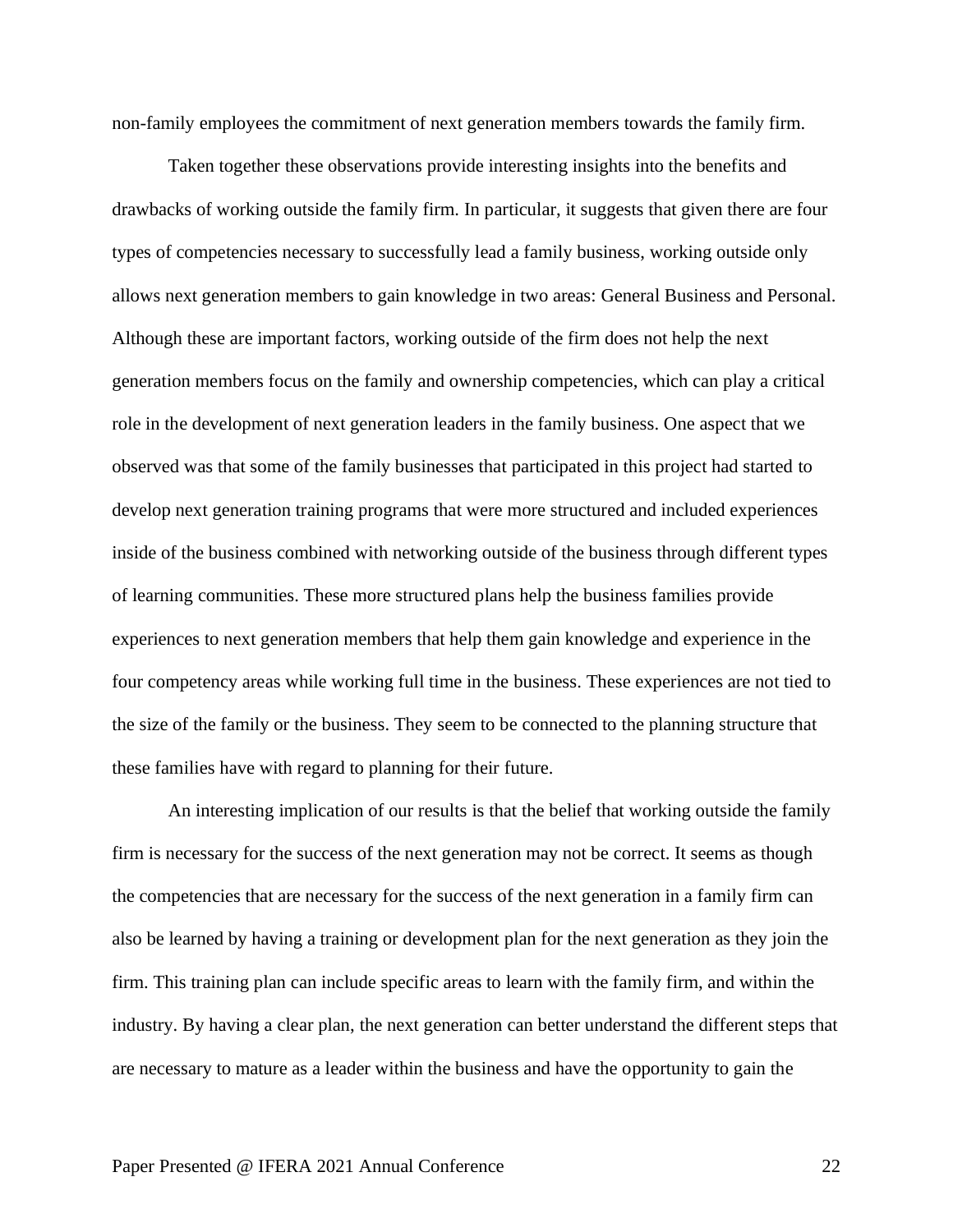unique knowledge that contributes to competitive advantage for the family firm.

Another important implication of our project is that working outside of the firm can have important drawbacks for the next generation. Given that much of the distinctiveness of a family firm is based on tacit knowledge within the firm, not being able to learn this knowledge throughout the company from early on can have a detrimental impact for the future of the next generation. Thus, if the next generation works outside of the firm, it is important to discuss how they can also gain this knowledge about the family and the family business.

#### *Strengths & Limitations*

This study has two important strengths. One important strength of our study comes the type of data we collected. In particular we were able to triangulate information from the leader with that from non-family and family top-management team members. This is important because it helps explore our research questions with the input of multiple sources and multiple points of view. A second strength comes from being one of the first paper to explicitly and directly explore the role that external experience has in developing capable next generation members. This is important because it provides an initial understanding and evidence of how external experience can influence the development of next generation members.

At the same time, our paper has several limitations. First is the size of our sample. Given that our sample includes 11 companies, our data is not generalizable to all the population of family firms. Thus, our study should be interpreted as providing a base line understanding of how external experience can influence the development of the next generation of a family firm. Future studies could take a more quantitative approach to this understand and conduct surveys to better understand the effects of external employment on the success of next generation members. A second limitation comes from not explicitly exploring the motivation that next generation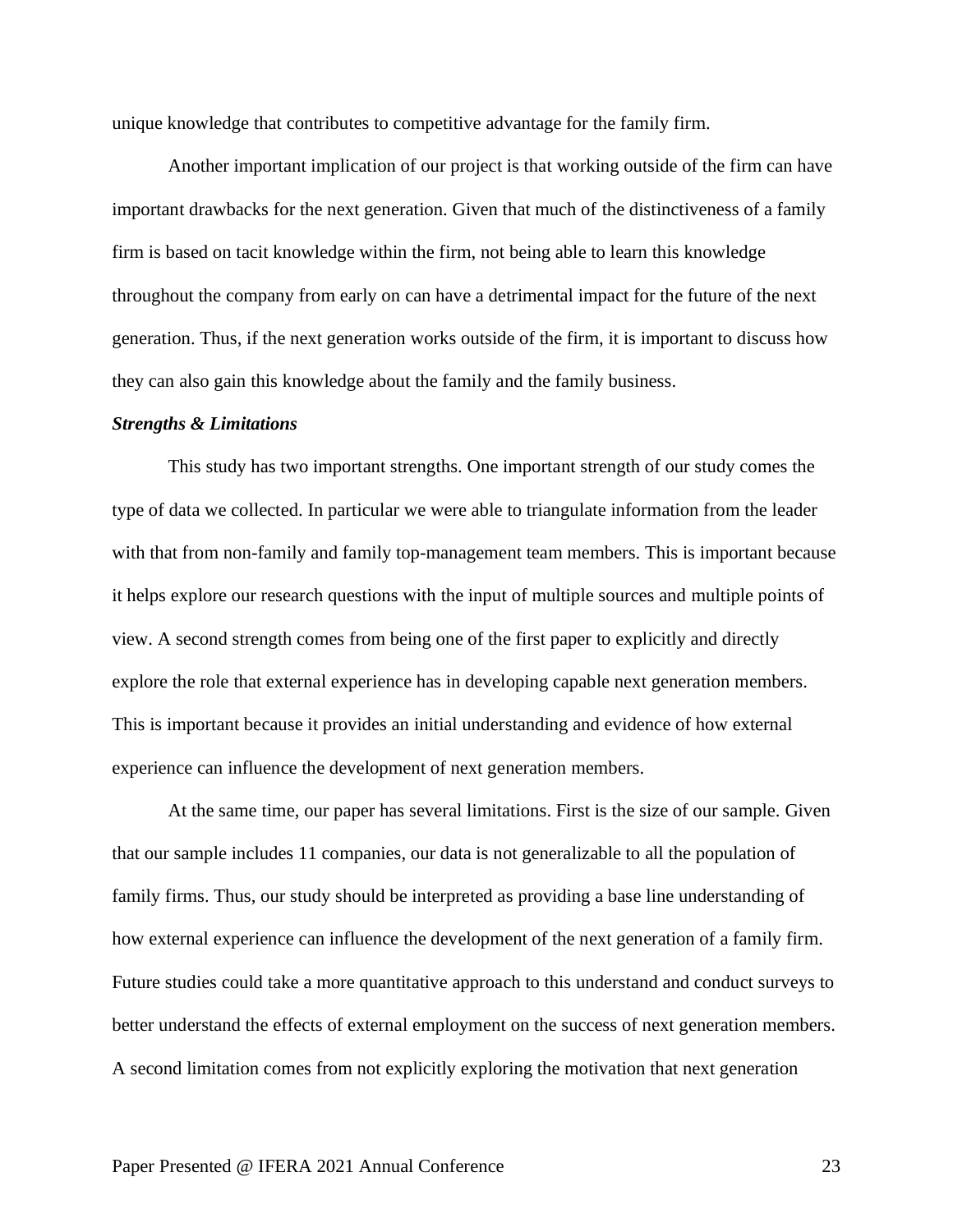members had to join the family firm. In our case, we assume that they all had a motivation that was aligned with the family and that their motivation would help the family business. Future research could also explore the role that motivation has in the development of the next generation. Finally, there might be other components of the outside experience that may help next generation members gain the capabilities necessary to succeed in the family business that were not captured in this study. Thus, future research could explore other factors from the outside experience that may affect how the next generation learns.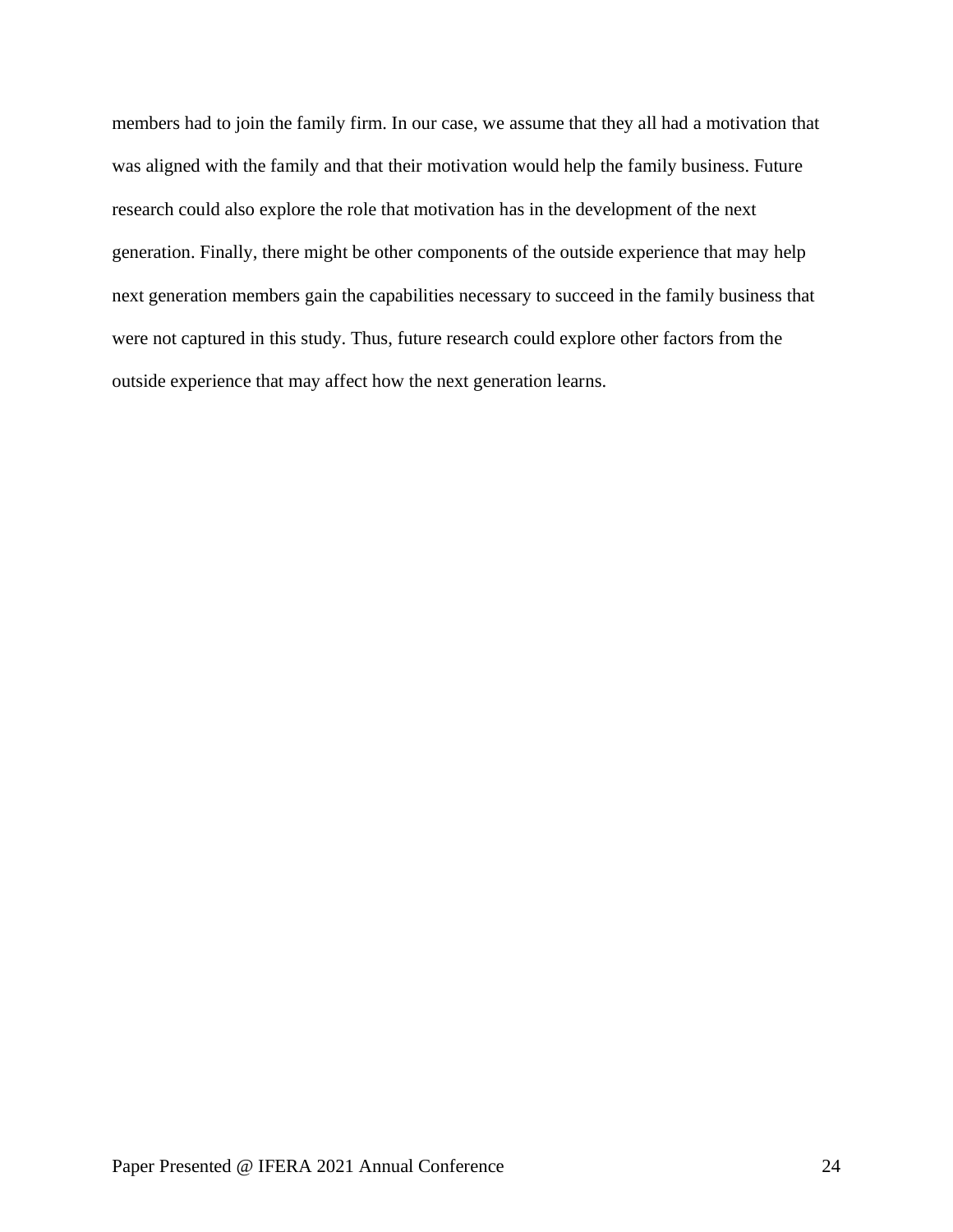#### **References**

- Allen, T. D., Eby, L. T., Poteet, M. L., Lentz, E., & Lima, L. (2004). Career Benefits Associated With Mentoring for Proteges: A Meta-Analysis. *Journal of Applied Psychology, 89*(1), 127–136
- Becker, G. S. (1962). Investment in Human Capital: A Theoretical Analysis. *Journal of Political Economy, 70*(5), 9-49.
- Becker, G. S. (1964). *Human capital: A theoretical and empirical analysis with special reference to education*. New York, NY: National Bureau of Economic Research.
- Binz Astrachan, Waldkirch, M., Michiels, A., Pieper, T. & Bernhard, F. (2020). Professionalizing the business family: Five pillars of competent, committed and sustainable ownership. FFI Research Report.
- Bika, Z., Rosa, P., & Karakas, F. (2019). Multilayered Socialization Processes in Transgenerational Family Firms. *Family Business Review, 32*(3), 233-258.
- Boyatzis, R. E. (2011). Managerial and Leadership Competencies: A Behavioral Approach to Emotional, Social and Cognitive Intelligence. *Vision, 15*(2), 91-100.
- Cabrera-Suárez, K. (2005). Leadership transfer and the successor's development in the family firm. *The Leadership Quarterly, 16*(1), 71-96.
- Cadieux, L. (2007). Succession in Small and Medium-Sized Family Businesses: Toward a Typology of Predecessor Roles During and After Instatement of the Successor. *Family Business Review, 20*(2), 95-109.
- Cater, J. J., & Justis, R. T. (2009). The Development of Successors From Followers to Leaders in Small Family Firms: An Exploratory Study. *Family Business Review, 22*(2), 109-124.
- Chrisman, J. J., Chua, J. H., & Sharma, P. (1998). Important Attributes of Successors in Family Businesses: An Exploratory Study. *Family Business Review, 11*(1), 19-34.
- Daspit, J. J., Madison, K., Barnett, T., & Long, R. G. (2018). The emergence of bifurcation bias from unbalanced families: Examining HR practices in the family firm using circumplex theory. *Human Resource Management Review, 28*(1), 18-32.
- De Massis, A., Kotlar, J., Chua, J. H., & Chrisman, J. J. (2014). Ability and Willingness as Sufficiency Conditions for Family-Oriented Particularistic Behavior: Implications for Theory and Empirical Studies. *Journal of Small Business Management, 52*(2), 344-364.
- Dhaenens, A. J., Marler, L. E., Vardaman, J. M., & Chrisman, J. J. (2018). Mentoring in family businesses: Toward an understanding of commitment outcomes. *Human Resource Management Review, 28*(1), 46-55.
- Distelberg, B. J., & Schwarz, T. V. (2015). Mentoring Across Family-Owned Businesses. *Family Business Review, 28*(3), 193-210.
- Eby, L. T., Rhodes, J. E., & Allen, T. D. (2007). Definition and Evolution of Mentoring. In T. D. Allen & L. T. Eby (Eds.), *The Blackwell Handbook of Mentoring: A multiple perspectives approach* (pp. 7-20). London: Blackwell.
- Eisenhardt, K. M. (1989). Building theories from case study research. *Academy of Management Review*, *14*(4), 532–550.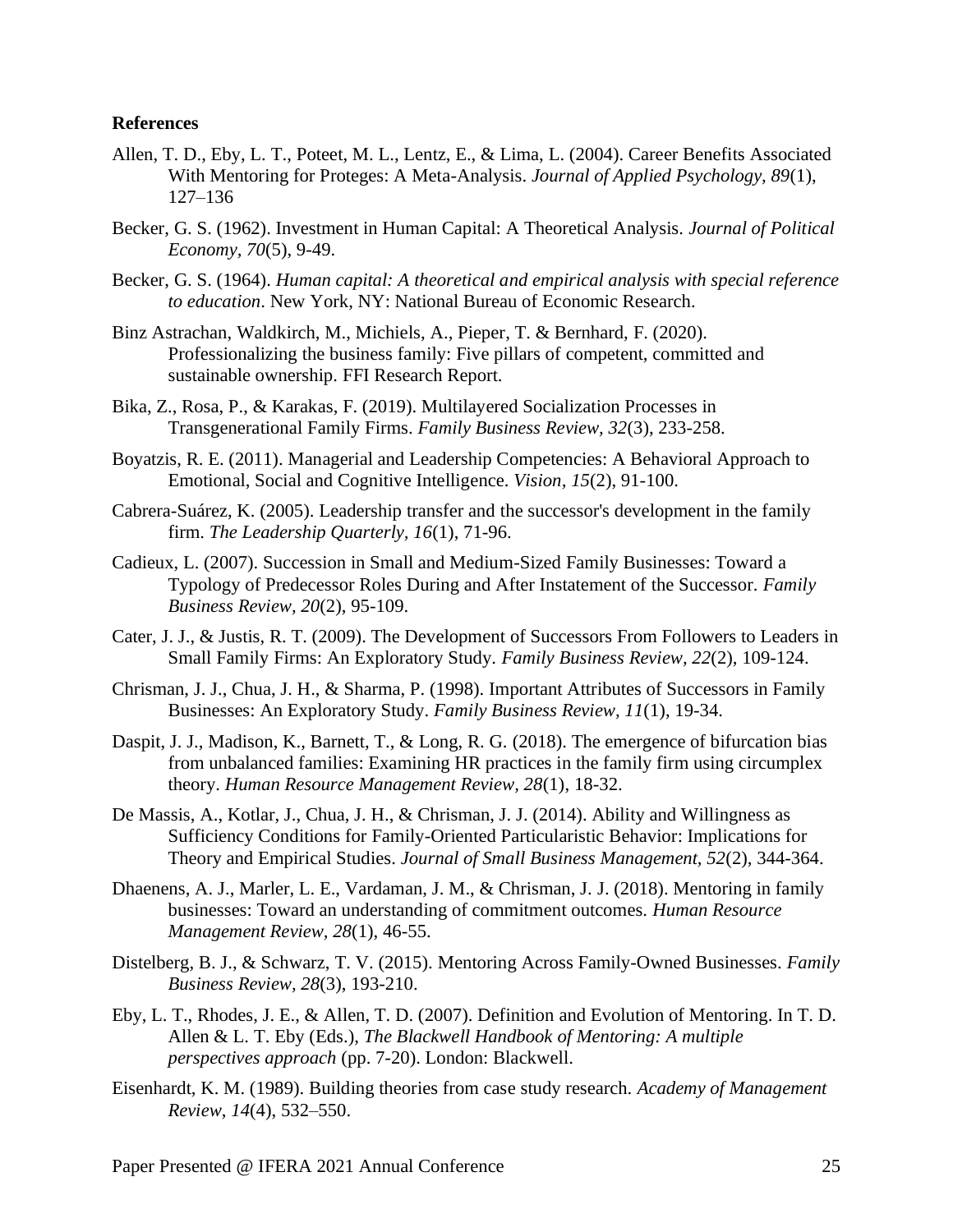- Eisenhardt, K. M., & Graebner, M. E. (2007). Theory building from cases: Opportunities and challenges. *Academy of Management Journal*, *50*(1), 25–32.
- García-Álvarez, E., López-Sintas, J., & Saldaña Gonzalvo, P. (2002). Socialization Patterns of Successors in First- to Second-Generation Family Businesses. *Family Business Review, 15*(3), 189-203.
- Garcia, P. R. J. M., Sharma, P., De Massis, A., Wright, M., & Scholes, L. (2019). Perceived Parental Behaviors and Next-Generation Engagement in Family Firms: A Social Cognitive Perspective. *Entrepreneurship Theory and Practice*, *43*(2), 224–243.
- Habbershon, T. G., Williams, M., & MacMillan, I. C. (2008). A unified systems perspective of family firm performance. In P. Poutziouris, K. Smyrnios, & S. Klein (Eds.), *Handbook of Research on Family Business* (pp. 67-79): Edward Elgar Publishing.
- Hall, A., & Nordqvist, M. (2008). Professional Management in Family Businesses: Toward an Extended Understanding. *Family Business Review, 21*(1), 51-69
- Konopaski, M., Jack, S., & Hamilton, E. (2015). How Family Business Members Learn About Continuity. *Academy of Management Learning & Education, 14*(3), 347-364.
- Lansberg, I., & Astrachan, J. H. (1994). Influence of Family Relationships on Succession Planning and Training: The Importance of Mediating Factors. *Family Business Review, 7*(1), 39-59.
- Le Breton-Miller, I., & Miller, D. (2015). Learning Stewardship in Family Firms: For Family, by Family, Across the Life Cycle. *Academy of Management Learning & Education, 14*(3), 386-399.
- Le Breton-Miller, I., & Miller, D. (2018). Beyond the Firm: Business Families as Entrepreneurs. *Entrepreneurship Theory and Practice, 42*(4), 527-536.
- Long, R. G., & Chrisman, J. J. (2014). Management succession in family business. In L. Melin, M. Nordqvist, & P. Sharma (Eds.), *The Sage handbook of family business* (pp. 248-268). Sage.
- Salvato, C., Minichilli, A., & Piccarreta, R. (2012). Faster Route to the CEO Suite: Nepotism or Managerial Proficiency? *Family Business Review, 25*(2), 206-224.
- Samei, H., & Feyzbakhsh, A. (2015). Predecessors competency framework for nurturing successors in family firms. *International Journal of Entrepreneurial Behavior & Research, 21*(5), 731-752.
- Sardeshmukh, S. R., & Corbett, A. C. (2011). The Duality of Internal and External Development of Successors: Opportunity Recognition in Family Firms. *Family Business Review, 24*(2), 111-125.
- Sieger, P., Gruber, M., Fauchart, E., & Zellweger, T. (2016). Measuring the social identity of entrepreneurs: Scale development and international validation. *Journal of Business Venturing, 31*(5), 542-572.
- Tabor, W., Chrisman, J. J., Madison, K., & Vardaman, J. M. (2018). Nonfamily Members in Family Firms: A Review and Future Research Agenda. *Family Business Review, 31*(1), 54-79.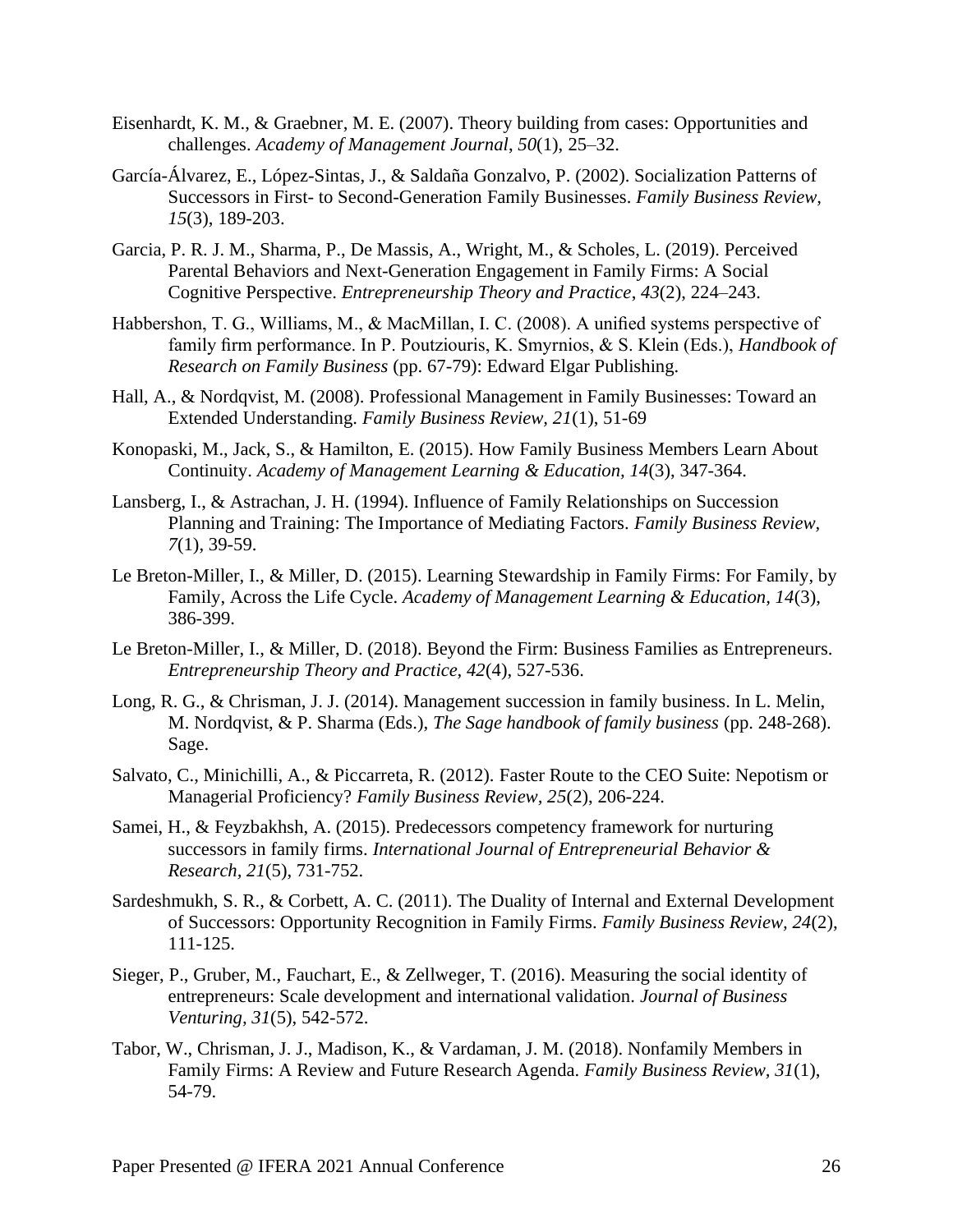- Vallejo, M. C., & Langa, D. (2010). Effects of family socialization in the organizational commitment of the family firms from the moral economy perspective. *Journal of Business Ethics, 96*(1): 49–62.
- Yin, R. K. (2018). *Case study research: Design and methods* (6<sup>th</sup> ed.). London, England: Sage.
- Zellweger, T. (2017). *Managing the family business: Theory and practice*: Edward Elgar Publishing.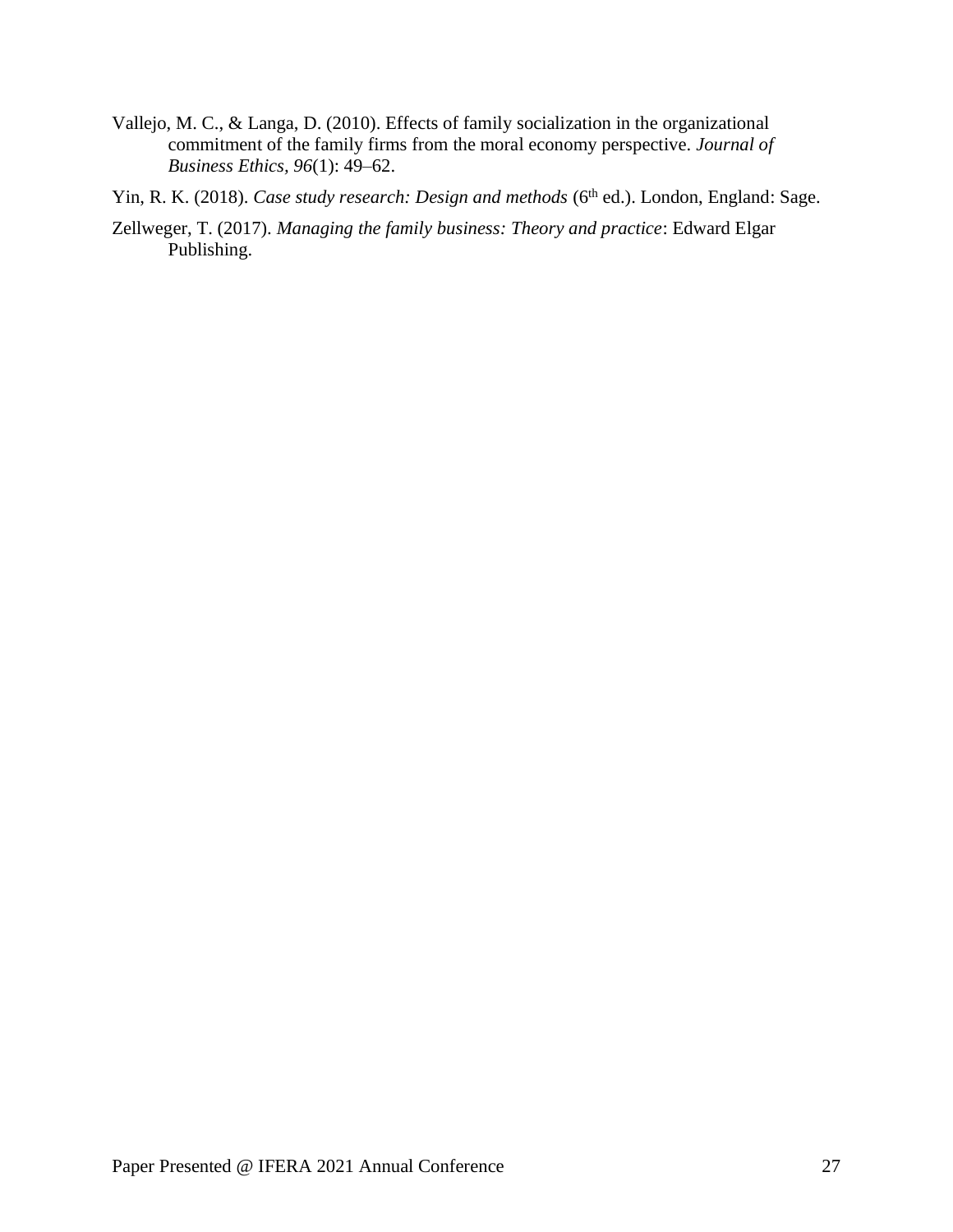# **Table 1.**

## *Descriptive Information of Cases*

| Firm           | <b>Industry</b>                                    | Est. | <b>Size</b> | # of interviews | <b>Current</b><br>Gen     | Work<br><b>Rules</b>                  | <b>Years of</b><br><b>Experience</b><br>outside |
|----------------|----------------------------------------------------|------|-------------|-----------------|---------------------------|---------------------------------------|-------------------------------------------------|
| $\mathbf{1}$   | Food                                               | 1947 | 200         | 3               | G <sub>3</sub>            | <b>Not</b><br>formally<br>established | 2-3 years                                       |
| $\mathfrak{2}$ | Winery                                             | 1961 | 30          | $\mathfrak{Z}$  | G <sub>3</sub>            | Yes                                   | Informal<br>policy /N.I.                        |
| 3              | Food                                               | 1978 | 215         | 3               | G3, G4                    | Depends<br>on the size<br>of FB       | N.I.                                            |
| $\overline{4}$ | Food                                               | 1943 | 2000        | 3               | G3, G4                    | Yes                                   | 2 years                                         |
| 5              | Association<br>Management                          | 1886 | N.I.        | 3               | G4, G5                    | Yes                                   | 2 years                                         |
| 6              | Food and<br>others                                 | 1896 | 1000        | $\overline{4}$  | G4, G5                    | Yes                                   | Depends                                         |
| $\tau$         | Food                                               | 1934 | 500         | 3               | G3, G4                    | Yes                                   | N.I.                                            |
| 8              | Food                                               | 1907 | 44          | $\mathfrak{2}$  | G2, G3                    | Yes                                   | At least 3<br>years                             |
| 9              | Financial                                          | 1915 | 45          | 3               | G2, G3,<br>G <sub>4</sub> | Depends                               | N.I.                                            |
| 10             | Beverage<br>Retail                                 | 1928 | 280         | 6               | G2, G3,<br>G <sub>4</sub> | Yes                                   | N.I.                                            |
| 11             | Agriculture<br>and<br>Convenience<br><b>Stores</b> | 1945 | $+4.500$    | $\overline{4}$  | G2, G3,<br>G <sub>4</sub> | Yes                                   | 3 years                                         |

*Notes:* EST. stands for year of foundation. Size is given in number of employees  $N.I. = No$  information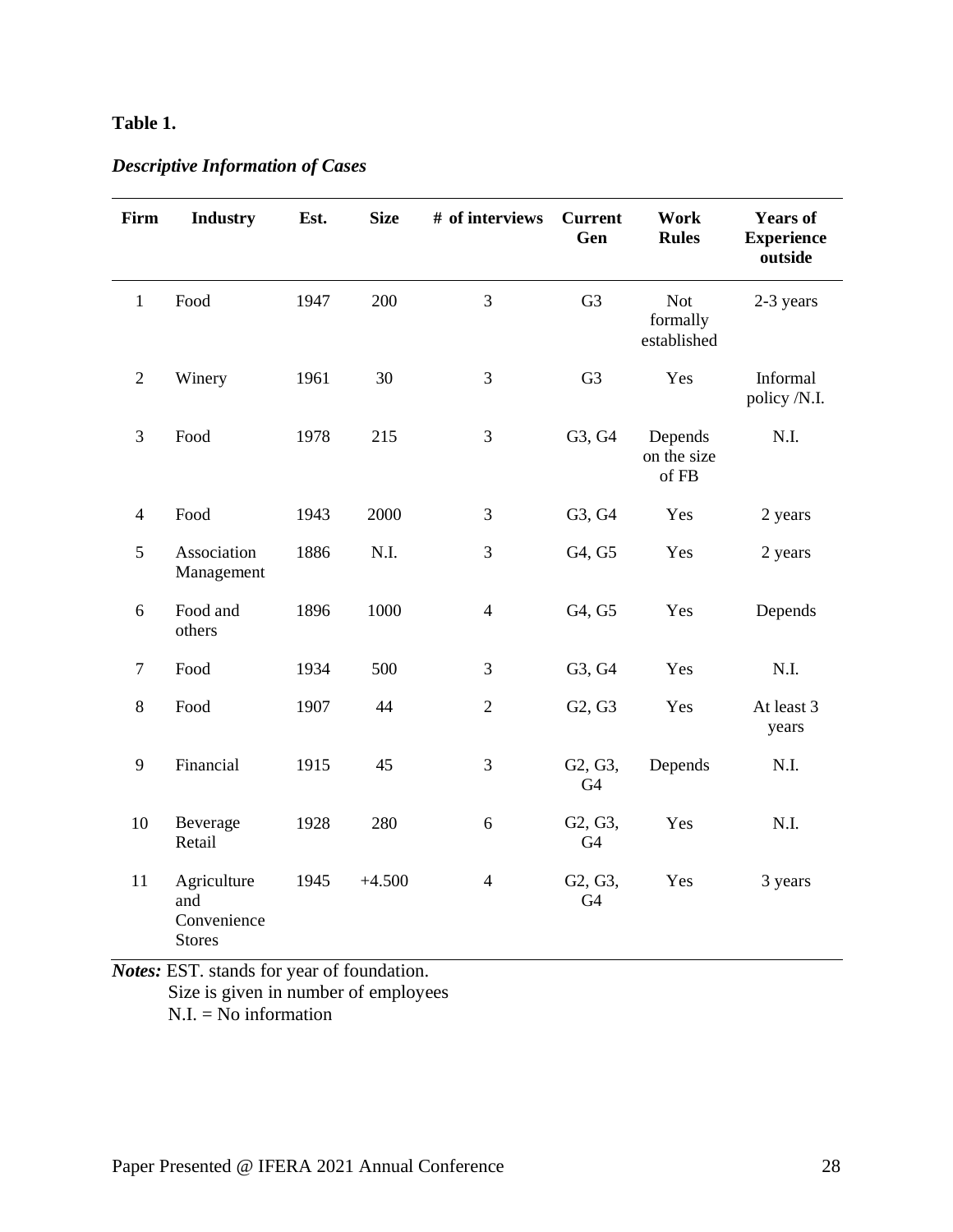# **Table 2.**

| Firm           | Generation     | Gender | <b>Position</b>             | Non-paid<br>Work in<br>FF | <b>College</b><br><b>Degree</b> | Paid<br>Outside<br>Work | Non-paid<br>outside<br>Work |
|----------------|----------------|--------|-----------------------------|---------------------------|---------------------------------|-------------------------|-----------------------------|
| 1              | 3              | Male   | President &<br><b>CEO</b>   | Y                         | Y                               | Y                       | Y                           |
| $\mathfrak{2}$ | 3              | Male   | Manager                     | Y                         | Y                               | $\mathbf Y$             | ${\bf N}$                   |
| 3              | 3              | Female | <b>CEO</b>                  | ${\bf N}$                 | $\mathbf Y$                     | $\mathbf Y$             | ${\bf N}$                   |
| $\overline{4}$ | 3              | Male   | <b>CEO</b>                  | $\mathbf Y$               | $\mathbf Y$                     | $\mathbf N$             | $\mathbf Y$                 |
| 5              | $\overline{4}$ | Male   | <b>CEO</b>                  | ${\bf N}$                 | $\mathbf Y$                     | $\mathbf Y$             | $\mathbf Y$                 |
| 6              | $\overline{4}$ | Male   | President                   | $\mathbf Y$               | $\mathbf Y$                     | N.I.                    | Y                           |
| $\overline{7}$ | 3              | Female | President                   | $\mathbf Y$               | Y                               | Y                       | $\mathbf Y$                 |
| 8              | $\overline{2}$ | Male   | <b>VP</b><br>Sustainability | Y                         | $\mathbf Y$                     | $\mathbf Y$             | $\mathbf Y$                 |
| 9              | 3              | Male   | President                   | ${\bf N}$                 | Y                               | Y                       | Y                           |
| 10             | 3              | Male   | President                   | $\mathbf Y$               | $\mathbf Y$                     | Y                       | $\mathbf Y$                 |
| 11             | 3              | Male   | President                   | Y                         | $\mathbf Y$                     | Y                       | $\mathbf Y$                 |

# **Demographic Information of Family Business Leaders**